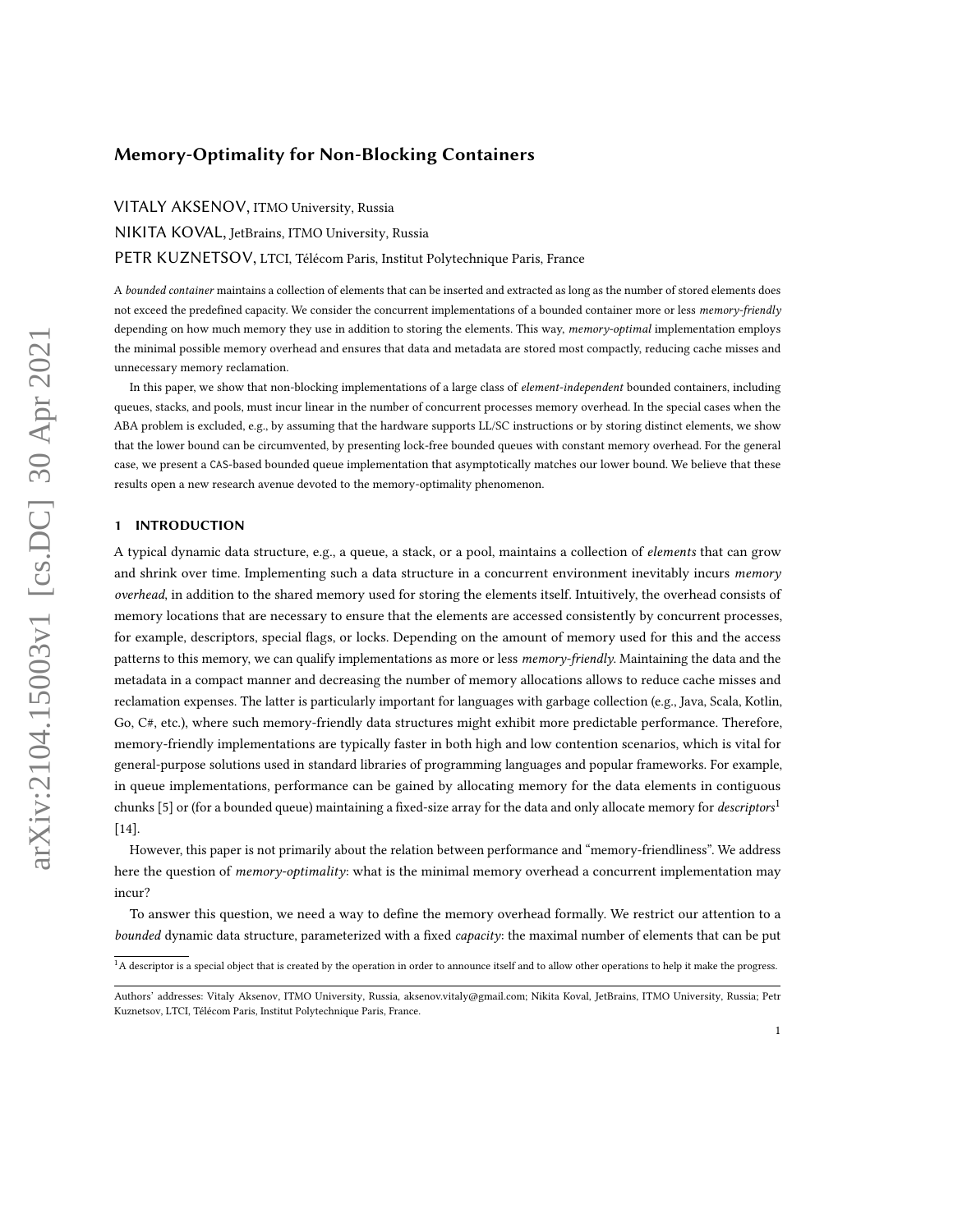into it. Bounded data structures are particularly interesting in our context, as they enable an intuitive definition of the memory overhead as the amount of memory that needs to be allocated on top of the bounded memory needed to store the data elements.

Let us consider a prominent example of a *bounded queue*, widely used for task and resource management systems, schedulers, and other modules of high-load applications. Its simple sequential implementation (Figure [1\)](#page-1-0) maintains an  $array$  a of  $C$  memory locations ( $C$  is the *capacity* of the queue) and two integers, enqueues and dequeues, representing the total numbers of effective enqueue and dequeue operations, respectively. Intuitively, when the enqueues and dequeues counters coincide, the queue is empty, and when enqueues – dequeues =  $C$ , the queue is full, while the counter value modulo  $C$  references the cell for the next corresponding operation. The algorithm uses exactly  $C$  memory cells for the contents of the queue, where each slot is used exclusively to store a single element of the queue, and two additional memory locations for the counters. Thus, its memory overhead is  $\Theta(1)$ , while the total used memory is  $C + \Theta(1)$ .

```
1 class SeqBoundedQueue <T>(capacity: Int) {
   val C = capacity // queue capacity
   val a: T[] = new T[C] // initially, a[i] = ⊥
4 // Completed enqueues and dequeues
    var enqueues: Long = \theta // 64bit
6 var dequeues : Long = 0 // 64bit
7 }
          V_1 V_2...
        C cells
    enqueues % C dequeues % C
                                                    8 func enqueue (x: T) Bool:
                                                    9 if enqueues == dequeues + C: // is queue full?
                                                    10 return false
                                                       i := enqueues % C // the next empty cell index
                                                    12 a[i] = x \text{ // store the element}13 dequeues ++ // inc the counter
                                                    14 return true
                                                    15
                                                    16 func dequeue () T?:
                                                    17 if dequeues == enqueues : return ⊥ // is empty ?
                                                    18 i := dequeues % C // index of the 1st element
                                                    19 x := a[i] // read the 1st element
                                                    20 a[i] = \perp // clean the cell
                                                    21 dequeues ++ // inc the counter
                                                    22 return x
```
Fig. 1. Sequential bounded queue algorithm that maintains an array of  $C$  cells with two counters for enqueue and dequeue.

Can one think of a concurrent bounded queue implementation with the same (even asymptotically), memory footprint? A trivial algorithm based on a single global lock incurs constant overhead, but does not scale and is inefficient in highly concurrent scenarios. Therefore, it appears more interesting (and appealing in practice) to study non-blocking implementations.

Classical non-blocking queue implementations (starting from the celebrated Michel-Scott queue [\[12\]](#page-16-1)) maintain a linked list, where each list node stores a queue element and a reference to the next node, employing  $\Omega(C)$  additional memory, where C is the number of queue elements. In more recent non-blocking solutions [\[5,](#page-15-0) [13,](#page-16-2) [20\]](#page-16-3), a list node stores a fixed-size number of elements in the form of a segment, which reduces the memory overhead. In the bounded case, one might want to minimize the overhead by storing all the queue elements in a single segment. This may allow us to prevent the queue size from playing a role in the memory overhead (the memory occupied by the elements does not count into that), but requires a solution to re-use this single segment. Can we organize the algorithm in a way so it does not depend on *contention*, i.e., the number of processes *n* that can concurrently access the queue? In general, can the overhead be *constant* (independent of  $n$ )?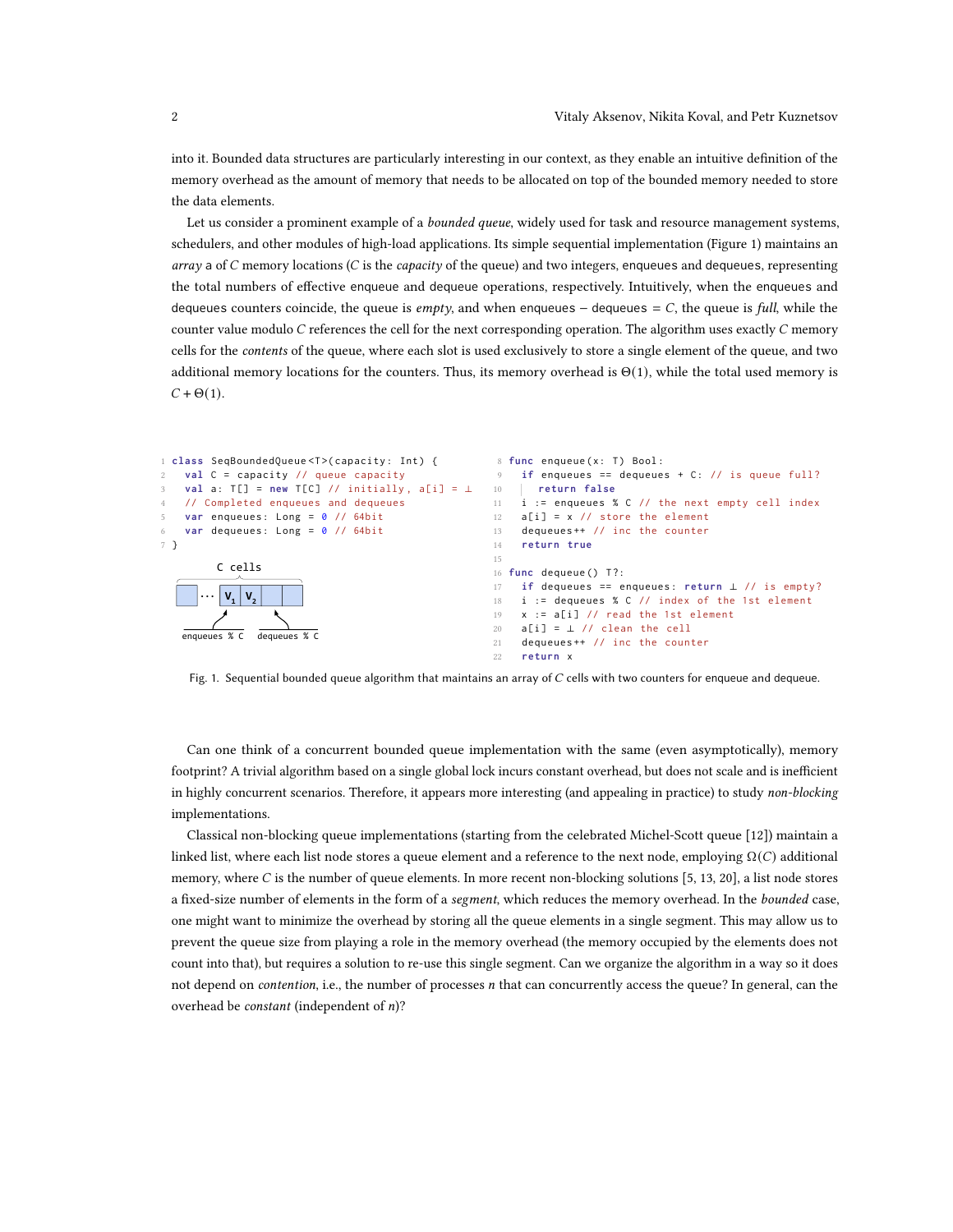In this paper, we show that the answer is no. We prove that a large class of *obstruction-free* implementations of bounded containers (e.g., queues, stacks, and pools) must allocate  $\Omega(n)$  memory, in addition to C memory cells used to store  $C$  elements that can be put in the container.  $2$ 

To warm up before facing the challenge of memory-optimality, we consider a simple unbounded lock-free queue algorithm and calculate its overhead which appears to be linear in both the number of processes and the queue capacity (Section [2\)](#page-2-1). Though not optimal, the algorithm is interesting, as its "memory-friendliness" can be easily adjusted by tuning the size of continuous memory segments it uses.

After presenting our lower bound (Section [3\)](#page-3-0), we then discuss (Section [4\)](#page-8-0) how the lower bound can be circumvented under various restrictions, either on the application (assuming that the queue contains distinct elements) or on the model (LL/SC or DCSS primitives are available).

Finally, we show (Section [5\)](#page-11-0) that our lower bound is asymptotically tight by presenting an algorithm for the model that exports only read, write, and CAS primitives, and both "bit stealing" and storing metadata and values in the same memory locations is forbidden.

Overall, we hope that this work opens a wide research avenue of memory-friendly concurrent computing. This study has a value from the theoretical perspective, establishing tight bounds on the memory overhead in dynamic data structures, as well as in practice, enabling memory-friendly implementations with high and predictable performance.

# <span id="page-2-1"></span>2 MEMORY-FRIENDLY BOUNDED QUEUE ALGORITHM

We start with a simple memory-friendly bounded queue algorithm to provide some intuition on the memory-friendliness. While this algorithm is not *memory-optimal*, which will be shown in Section [3,](#page-3-0) it can be tuned to be more or less memory-friendly. The main idea is to build a bounded queue on an infinite array (so enqueues and dequeues counters directly point to the array cells) and simulating it with a list of fixed-size segments.

Listing [1](#page-2-2) presents the basic implementation, assuming that the array of elements a is infinite; we discuss how to simulate such an array below. Since counters point directly to the cells, it is guaranteed that each cell can be modified by at most one enqueue via CAS from ⊥ to the inserting element (line [9\)](#page-2-3), and by at most one dequeue via an opposite modification (lines [21](#page-2-4)[–22\)](#page-2-5).

```
1 func enqueue (x: T) Bool:
2 while ( true ):
     // Read the counters snapshot
4 \mid e := enqueues // read `enqueues ` at first
5 d := dequeues // then read `dequeues `
6 // Re - start if `enqueues ` has been changed
7 if e != enqueues : continue
      if e == d + C: return false // is queue full? 21
9 done := CAS(&a[e], \perp, x) // put the element
10 CAS (& enqueues, e, e + 1) // inc the counter
11 if done: return true // finish on success
                                                   14 func dequeue () T?:
                                                   15 while ( true ):
                                                   16 // Read the counters snapshot
                                                  17 d := dequeues
                                                 18 e := enqueues
                                                   19 if d != dequeues : continue
                                                   20 if e == d: return ⊥ // is queue empty?
                                                         x := a[d] // read the current cell state
                                                   22 done := x != ⊥ && CAS(&a[d], x, ⊥)
                                                   23 CAS (& dequeues, d, d + 1) // inc the counter
                                                   24 if done: return x // finish on success
```
<span id="page-2-5"></span><span id="page-2-4"></span><span id="page-2-3"></span>Fig. 1. Memory-friendly (but not memory-optimal) bounded queue algorithms which uses an infinite array simulated by a concurrent linked list of fixed size segments (see Figure [2\)](#page-3-1). The difference from the baseline algorithm in Listing [2](#page-9-0) is highlighted with yellow.

<span id="page-2-0"></span><sup>&</sup>lt;sup>2</sup>Obstruction-freedom [\[7\]](#page-15-1) is believed to be the weakest non-blocking progress condition. The lower bound trivially extends to lock-free or wait-free implementations.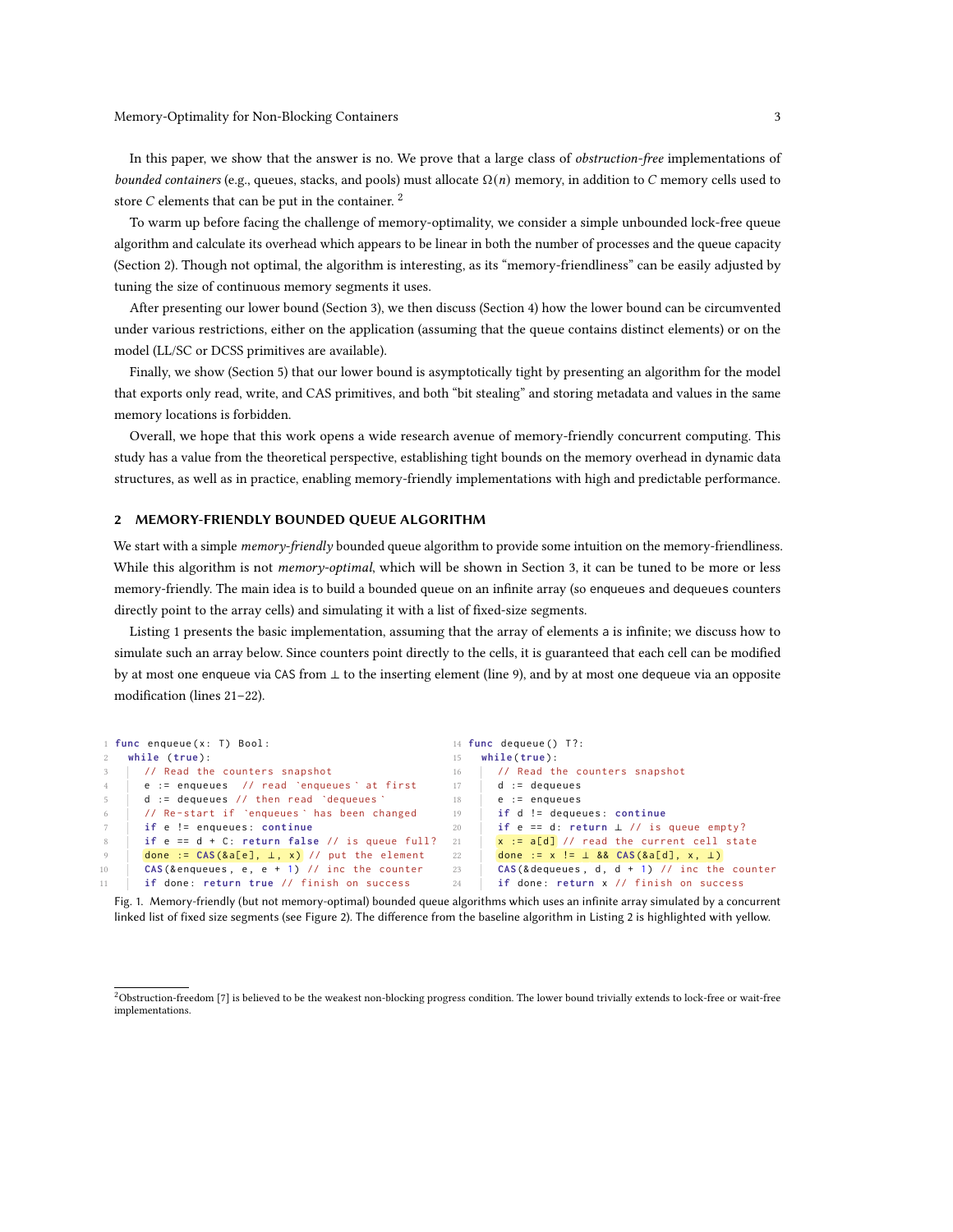Infinite array. To simulate an infinite array, we can use the approach used for synchronous queues in [\[11\]](#page-16-4), maintaining a Michael-Scott linked list of numbered segments. Each segment contains  $K$  element cells and has a unique id (thus, segm.next.id = segm.id

<span id="page-3-1"></span>



 $+$  1), and the counter value *i* corresponds to cell *i* modulo *K* in the segment with id equals to *i*/*K*. We illustrate such a structure in Figure [2.](#page-3-1) Similarly to descriptors, it is possible to recycle segments, so at most  $n$  additional segments are required.

**Memory-friendliness.** The resulting memory overhead required for segments is then bounded by  $\Theta(C/K + Kn)$ in addition to C memory cells for elements:  $\Theta(C/K)$  comes from the pointers of linked list and  $\Theta(Kn)$  from the implementation of the infinite array where each thread can allocate one new segment. Such algorithm might be attractive for small-contention scenarios. At the same time, the total utilized memory can be smaller if the number of stored elements does not exceed the capacity, which adds an extra point to memory-friendliness. Though not memory-optimal, this simple algorithm can be tuned to be more or less memory-friendly by adjusting the constant K. However, in case of high contention and when the capacity  $C$  is relatively small, it is better, in our opinion, to use the bounded queue algorithm presented by Nikolaev [\[14\]](#page-16-0).

# <span id="page-3-0"></span>3 LINEAR OVERHEAD LOWER BOUND

Intuitively, memory overhead incurred by a concurrent implementation of a bounded container is the amount of memory required in addition to the memory used to store the elements. To grasp this notion formally, we describe the model and make several natural simplifying assumptions on concurrent implementations.

#### 3.1 Model

We consider a system of *n* processes  $p_1, \ldots, p_n$  communicating via invocations of *primitives* on a shared memory. Besides conventional reads and writes, we assume Compare-and-Set primitive, denoted as CAS(&a, old, new), that atomically checks the value at address a and, if it equals old, replaces it with new and returns true, and returns false, otherwise.

A data type is a tuple  $(\Phi, \Gamma, Q, q_0, \theta)$ , where  $\Phi$  is a set of operations, Γ is a set of responses, Q is a set of states,  $q_0$  is the initial state, and  $\theta$  is the transition function that determines, for each state and each operation, the set of possible resulting states and produced responses,  $\theta \subset (Q \times \Phi) \times (Q \times \Gamma)$ .

The data type Bounded Container (BC), parameterized by type  $T$  and capacity  $C$ , maintains a multi-set of elements of type  $T$  and exports two operations:

- put(T  $x$ ): if the size of the multi-set is less than C, the operations adds value  $x$  to it and returns true; otherwise, the operation returns false.
- extract() retrieves some element from the multi-set, or returns ⊥ if the set is empty.

We further omit type T when we talk about BC.

Depending on the order of elements to be returned by extract() operation, we can define multiple subtypes of BC: stack extracts the most recent inserted element, FIFO queue extracts the oldest one, pool extracts any, and priority queue extracts the smallest.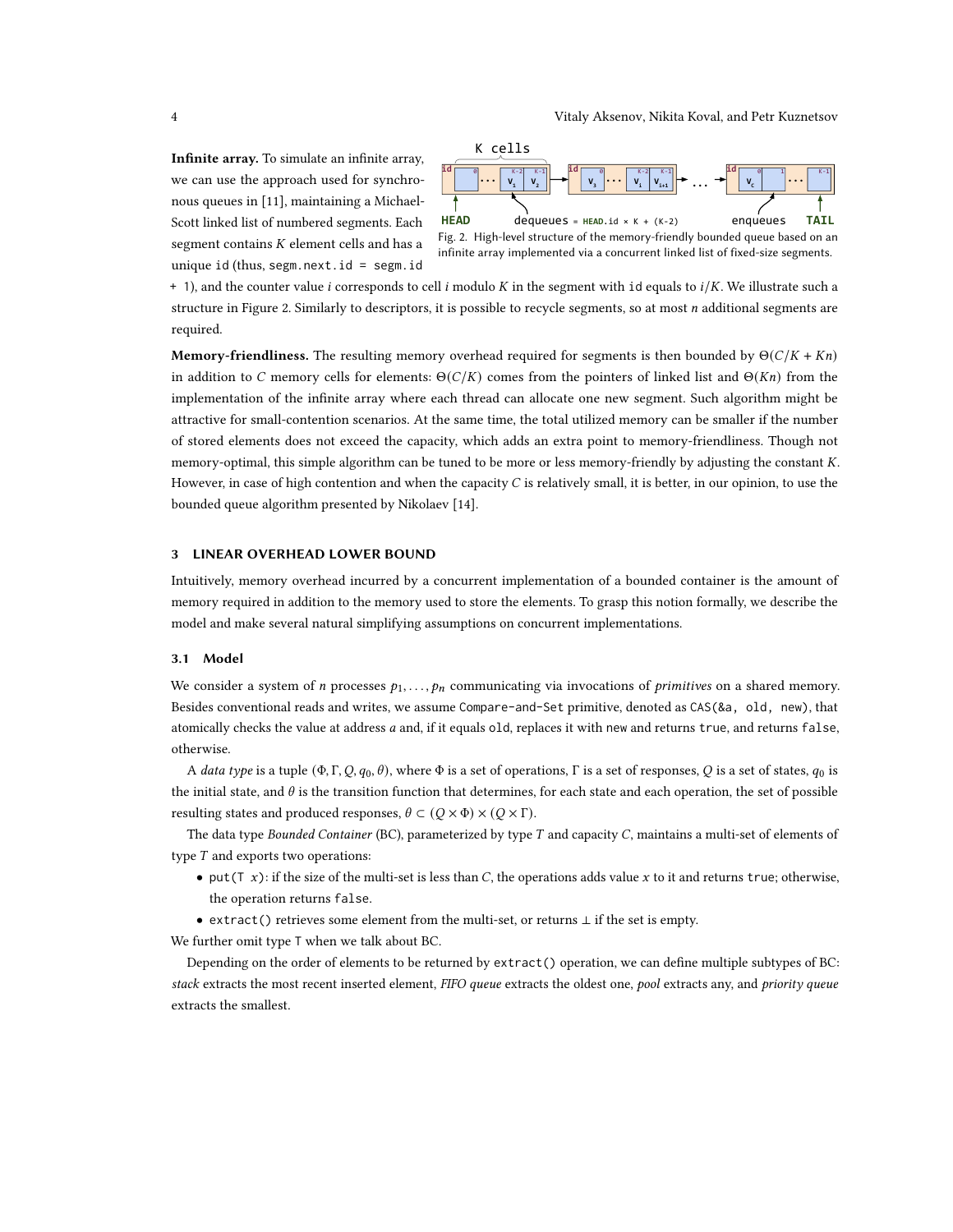Informally, an *implementation* of a high-level object O is a distributed algorithm A consisting of automata  $A_1, \ldots, A_n$ .  $A_i$  specifies the sequence of primitives  $p_i$  needs to execute in order to return a response to an invoked operation on  $O$ . An execution of an implementation of a high-level object  $O$  is a sequence of *events*: invocations and responses of high-level operations on  $O$ , as well as primitives applied by the processes on the shared-memory locations and the responses they return, so that the automata  $A_i$  and the primitive specifications are respected. An operation is *complete* in a given execution if its invocation is followed by a matching response. An incomplete operation can be *completed* by inserting a matching response after its invocation. We only consider well-formed executions: a process never invokes a new high-level operation before its previous operation returns. An operation  $o_1$  precedes operation  $o_2$  in execution  $\alpha$ (we write  $o_1 \leq_\alpha o_2$ ) if the response of  $o_1$  precedes the invocation of  $o_2$  in  $\alpha$ .

For simplicity, we only consider *deterministic* implementations: all shared-memory primitives and automata  $A_1, \ldots, A_n$ exhibit deterministic behavior. Our lower bound can be, however, easily extended to randomized implementations.

A concurrent execution  $\alpha$  is linearizable (with respect to a given data type) [\[2,](#page-15-2) [9\]](#page-16-5) if all complete operations in it and a subset of incomplete ones can be put in a total order  $S$  such that (1)  $S$  respects the sequential specification of the data type, and  $(2) \leq_{\alpha} \subseteq \leq_S$ , i.e., the total order respects the *real-time* order on operation in  $\alpha$ . Informally, every operation  $o$  of  $\alpha$  can be associated with a linearization point put within the operation's interval, i.e., the fragment of  $\alpha$  between the invocation of  $o$  and the response of  $o$ . An implementation is linearizable if its every execution is linearizable.

In this paper, we focus on non-blocking implementations that, intuitively, do not involve any form of locking: a failure of a process does not prevent other process from making progress. We can also talk about non-blocking implementation of specific operations. Popular non-blocking liveness criteria are lock-freedom and obstruction-freedom.

An implementation of an operation is lock-free if in every execution, at least one process is guaranteed to complete its call of this operation in a finite number of its own steps. An implementation of an operation is obstruction-free if it guarantees that whenever a process calls this operation and takes sufficiently many steps in isolation, i.e., without contending with other processes, then the operation eventually competes. We say that an implementation is obstructionfree (resp., lock-free) if its methods are obstruction-free (resp., lock-free). Lock-freedom is a strictly stronger liveness criterion than obstruction-freedom: any lock-free implementation is also obstruction-free, but not vice versa [\[8\]](#page-15-3).

#### 3.2 Algorithmic Restrictions

First, we restrict our attention to algorithms that partition the shared memory into value-locations, used exclusively to store values added to the container, and *metadata-locations*, used to store everything else except for values. A memory location can be used to store at most one value. The assumption is reasonable if we do not have any possibility to distinguish values from the metadata. State-of-the-art algorithms typically maintain a one-bit marker values specifying the type of a memory location (value or metadata) which incurs  $\Omega(1)$  memory overhead for each value, thus giving at least  $Ω(C)$  overhead in total.

Furthermore, we assume implementations that do not account for the values of the items added to and extracted from the container in choosing value-locations for storing and locating them. We call such implementations elementindependent. This notion consists of two parts: put-element-independence and extract-element-independence.

*Definition 1.* Let *S* be a memory state reached by an execution of a BC implementation *A*. Let  $a_1, \ldots, a_k$  and  $v$  be distinct values that do not appear in value-locations in S. Let  $S_1$  be the state of A reached from S by sequentially performing  $put(a_1), ..., put(a_i), ..., put(a_k)$  and  $S_2$  be the state of A reached from S by sequentially performing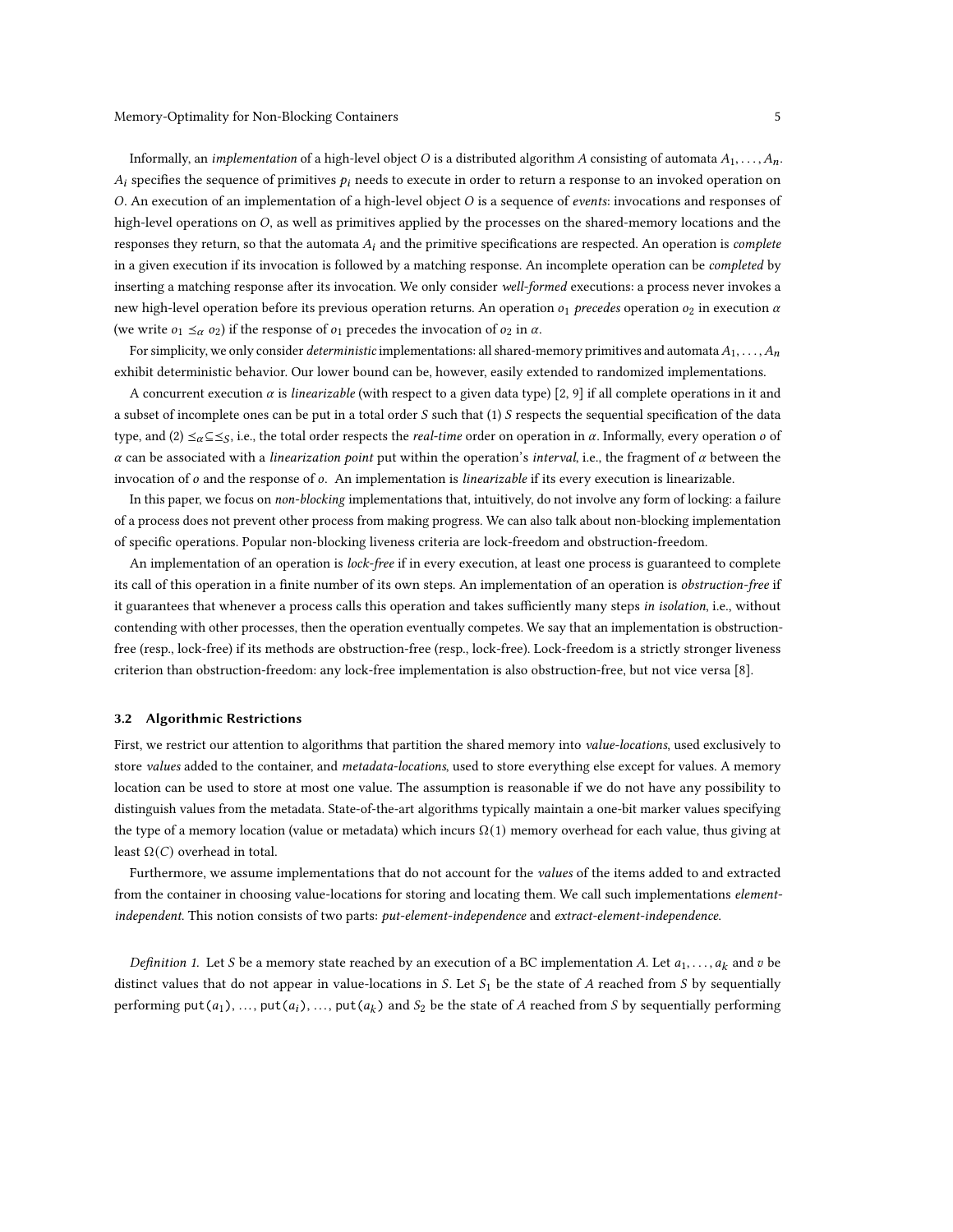put(a<sub>1</sub>), ..., put(v),..., put(a<sub>k</sub>) (where, instead of a<sub>i</sub>, v is inserted). A is put-element-independent if S<sub>1</sub> is identical to  $S_2$ , except that every value-location storing  $a_i$  in  $S_1$  stores v in  $S_2$ .

Definition 2. Let S be a memory state reached by an execution of a BC implementation A. Let  $x$  be a value that appears only in one value-location in S and it does not appear in the local memory of a process  $p$ . Let process  $p$  sequentially apply extract operations as long as they are successful, i.e., until the container becomes empty. Suppose that exactly one extract operation returns  $x$ . A is extract-element-independent if when we replace  $x$  with  $y$  in  $S$  and replay extract operations by process  $p$ , we obtain an execution of  $A$  in which the extract operation that earlier returned  $x$  now returns *.* 

Definition 3. A BC implementation A is element-independent if it is put-element-independent and extract-elementindependent.

Many subtypes of BC, e.g., bounded queues, stacks and pools, have natural element-independent implementations. Typical implementations of these subtypes store elements in the order in which they are added to the container, regardless of their values. In Sections [4](#page-8-0) and [5,](#page-11-0) we present several element-independent bounded queue implementations. However, implementations of certain subtypes of BC, such as bounded priority queues, are often not element-independent, as they store added elements in a sorted way, based on their values.

### 3.3 Lower Bound

<span id="page-5-0"></span>THEOREM 4. Any obstruction-free linearizable value-independent implementation of Bounded Container with capacity  $C$ uses  $C + \Omega(n)$  value-locations, assuming that there exists at least  $n \cdot C$  different values, the number of processes  $n \in [2, \frac{C}{3}]$ , and  $\perp$  is not of type T, i.e., it cannot be stored in value-locations.

Proof. Without loss of generality, assume that our bounded-container implementation can store values from the range 1, ...,  $n \cdot C$ . We are going to show that the implementation cannot use less than  $C + \lfloor n/2 \rfloor - 1$  value-locations. By contradiction, suppose that an implementation A of BC with capacity C uses only  $C + X$  value-locations where  $X = \lfloor n/2 \rfloor - 2$ .

To establish a contradiction, we construct a non-linearizable execution of A. At a high-level, the construction consists of three phases. In the first phase, process  $p_1$  sequentially puts values  $1, \ldots, C$  into the empty container. Note that all the operations succeed. Also, each of these values should be stored in some value-location. Otherwise, no other process will be able to extract a missing value, violating linearizability.

In the second phase, we extract all the values to make the container empty, i.e., we perform extract operations as long as they are successful, and then we put values  $C + 1, \ldots, 2C$  into the empty container. During these extracts and puts, we "catch"  $n - 2$  processes in a special state: the next primitive of operation of each of them is write or CAS that changes the value of a distinct value-location to a distinct non-⊥ value. In the resulting, the container is possibly not full, as some of these operations are not finished (the corresponding processes are "caught").

In the third phase, we again operate in a sequential manner. Process  $p_{n-1}$  puts new values  $2C + 1, \ldots, 3C$  and process performs extract operations, as long as they are successful. Notice that if some of these put operations fail and there are more than C successful extracts then some previously suspended operations "took effect" and, thus, should appear in any linearization. After that process  $p_{n-1}$  puts next new C values and process  $p_n$  performs extract operations until the container is empty. If some put operation is unsuccessful, we start over. Note, that there can only be  $n - 2$  such unsuccessful attempts, since after each attempt we get rid of one earlier suspended operation. Finally, we make sure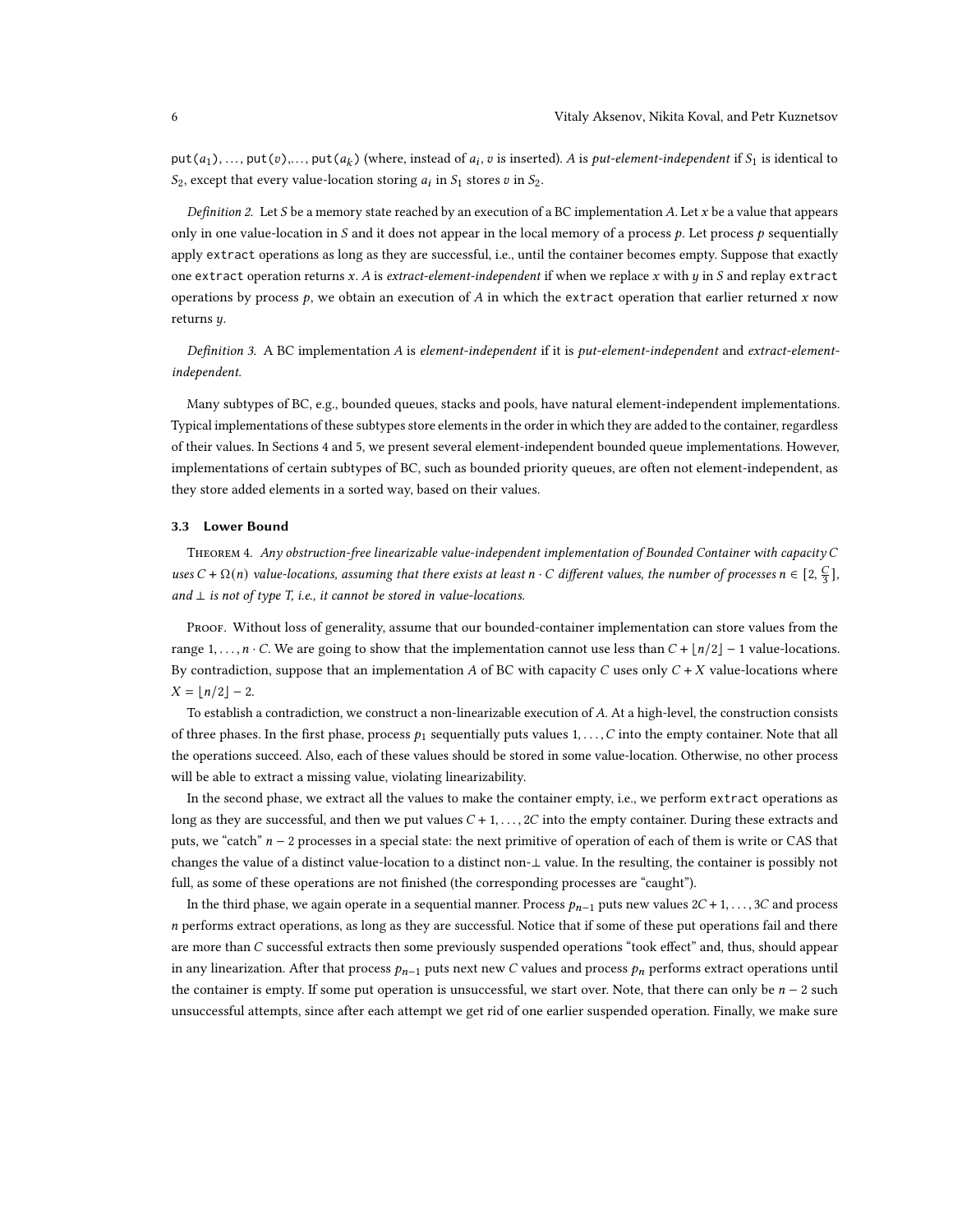that exactly  $C$  values are successfully put and successfully extracted. Notice that just before these extract operations each of these  $C$  values should be stored in distinct value-locations, otherwise, process  $n$  cannot extract them.

We show that at least one of these values is stored in exactly one value-location that is "covered" by a pending write or CAS operation. If it is a CAS that is about change the value at the location from  $x$  to  $y$ , using  $put-value-independentce$ , we can replace this value with the expected value x. By extract-value-independence, the corresponding extract would then return  $x$ . Also, if we replace  $x$  with  $y$  in the memory state after the put operations, the corresponding extract would return y. Thus, is we perform the pending write y or  $CAS(x, y)$  before extractions, the extract operations see the same memory state and the corresponding extract returns now  $y$ , which is against linearizability  $-$  it should have returned  $x$ .

We now present the three phases of the construction in detail. Recall that our goal is to reach a state in which  $n-2$ processes are going to perform non-trivial (write or successful CAS) operations on distinct value-locations. We then schedule one of these processes to perform its pending primitive operation which will alter one value returned by extract, violating linearizability.

**Phase 1.** Starting with the empty container, we let  $p_1$  sequentially perform C operations put(1), put(2), ..., put(C). All these operations successfully finish because  $p_1$  works in isolation. Since any other process should then be able to extract all these values, the reached state should have at least C value-locations,  $a_1, \ldots, a_C$ , storing distinct elements  $1, \ldots, C$ , respectively.

**Phase 2.** In this phase, our goal is to reach a state in which  $n-2$  processes,  $p_1, \ldots, p_{n-2}$ , are concurrently accessing the container, where each process  $p_i$ ,  $i = 1, ..., n-2$ , is about to execute a write or a successful CAS primitive on a distinct value-location  $a_{j_i} \in \{a_1, \ldots, a_C\}$ :

- write  $y_i$ , where  $y_i$  is some value different from  $j_i$  (the value stored in  $a_{j_i}$  after Phase 1);
- CAS from value  $j_i$  to  $y_i \neq j_i$ .

We call these  $n-2$  processes *cover-processes* and we say that process  $p_i$  *covers* value-location  $a_{j_i}$ .

We let process  $p_1$  perform extract() operations, one after another, until either some extract() returns  $\perp$ , i.e., the container becomes empty, or the process is poised to perform a write or CAS primitive that is about to modify a value-location  $a_{j_1} \in \{a_1, \ldots, a_C\}$ , i.e.,  $p_1$  covers  $a_{j_1}$ . If  $p_1$  did not get  $\bot$ , we repeat the procedure with process  $p_2$ , until it is poised to cover a not yet covered value-location in  $a_{j_2} \in \{a_1, \ldots, a_C\}$  or the container becomes empty. If the container is still non-empty, we proceed with processes  $p_3$  up to  $p_{n-2}$  etc., until either (1) the container is empty, or (2) all processes  $p_1, \ldots, p_{n-2}$  become cover-processes. In case (2), we let  $p_{n-1}$  execute extract() operations until the container becomes empty.

As a result, we make processes  $p_1, \ldots, p_\ell$   $(0 \le \ell \le n-2)$  to cover distinct locations  $a_{j_1}, \ldots, a_{j_\ell}$ , storing distinct values  $j_1, \ldots, j_\ell$ .

As the container is now empty, we can now put values  $[C + 1, 2C]$ . Assuming  $\ell < n - 2$ , we let process  $p_{\ell+1}$  perform put  $(C + 1)$ , ..., put (2C) until it is going to cover a not yet covered value-location  $a_{j_{f+1}}$  (storing a distinct value  $j_{f+1}$ ) or we complete operation put(2C). Recall that the implementation is obstruction-free, so  $p_{\ell+1}$  is guaranteed either to be poised to cover a new value-location or to complete put(2C). Suppose that  $p_{\ell+1}$  was executing put( $z_{\ell+1}$ ) when it got poised to cover  $a_{j_{\ell+1}}$ . Assuming that  $\ell + 1 < n - 2$ , we now let process  $p_{\ell+2}$  perform put( $z_{l+1} + 1$ ), ..., put(2C), etc.

As a result, we either engage all processes  $p_1, \ldots, p_{n-2}$  to cover distinct value-locations in  $\{a_1, \ldots, a_C\}$  or complete  $put(2C)$ . In the former case, we are done and we can directly go to Phase 3. Now we are going to show that the latter case is not possible.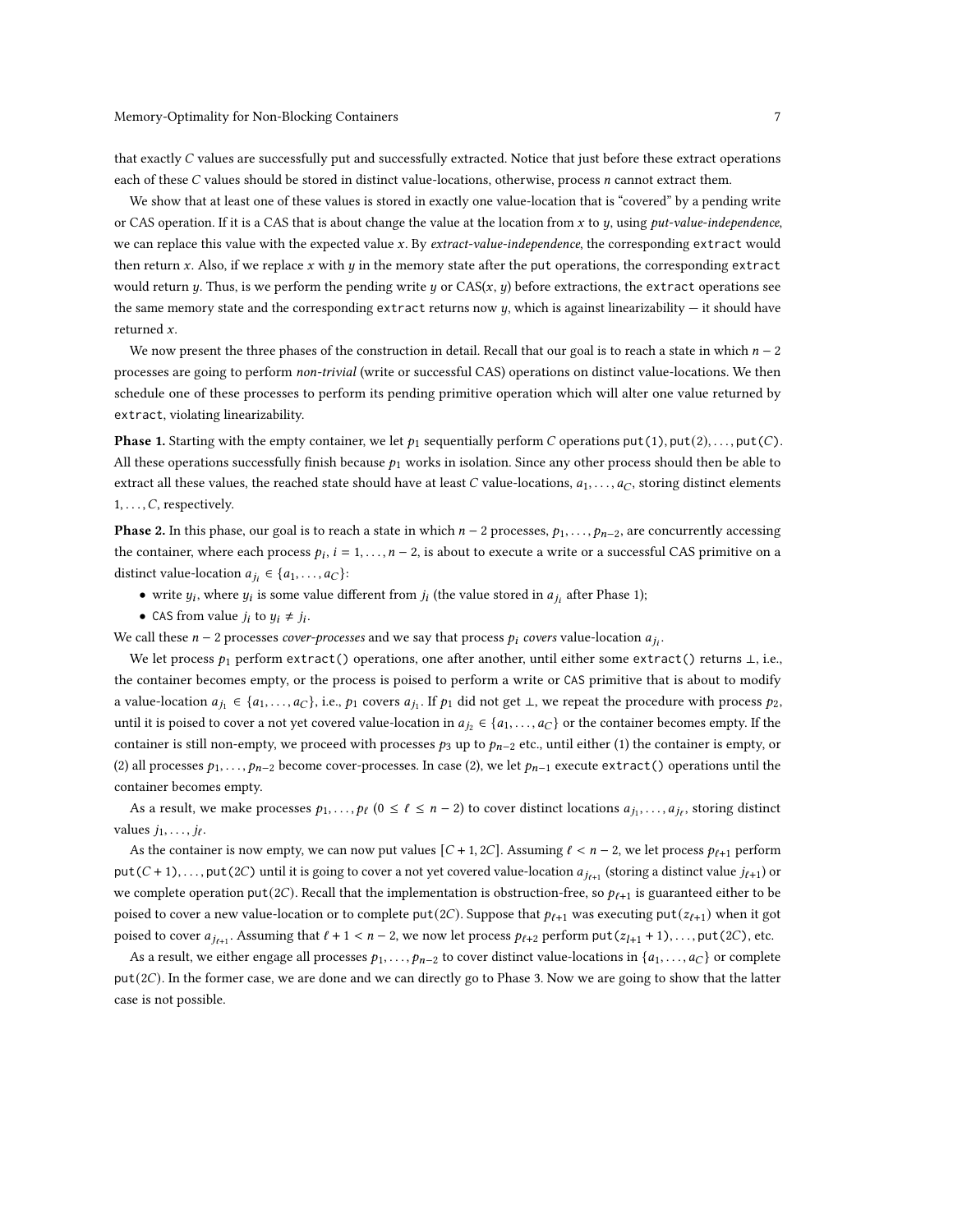Indeed, suppose, by contradiction, that  $put(2C)$  is completed. Suppose that exactly  $l + z < n - 2$  processes are covering  $\ell + z$  distinct value-locations in  $\{a_1, \ldots, a_C\}$  at this moment. Thus, out of total number of C launched put operations, exactly  $C - z$  are completed. Therefore, at least  $C - z$  value-locations should be used for the corresponding  $C - z$  values from [ $C + 1$ , 2C]. Otherwise, no subsequent extract() operation by process  $p_{n-1}$  will return one of these values, violating linearizability. Moreover, none of these value-locations belongs to non-covered  $C - \ell - z$  value-locations in  $\{a_1, \ldots, a_C\}$ . Otherwise, the process that modifies a non-covered value-location in  $\{a_1, \ldots, a_C\}$  would become one of the covering processes and we would have at least  $\ell + z + 1$  covering processes in total.

As only  $X + \ell + z$  value-locations can be used for storing the  $C - z$  values, we have  $X + \ell + z \ge C - z$ . By our assumption  $l + z < n - 2$ , we obtain  $X + n - 2 + z > C$ . Recall that  $C \ge 3n$  and  $z \le n - 2$  we establish a contradiction, as  $|n/2| + 2n - 6 < 3n$ .

Thus, at the end of the phase, processes  $p_1, \ldots, p_{n-2}$  cover distinct value-locations  $\{a_{j_1}, \ldots, a_{j_{n-2}}\}$ .

**Phase 3.** Now we let process  $p_{n-1}$  perform extract() operations until the container is empty, i.e.,  $\perp$  is returned. Then we let  $p_{n-1}$  perform operations put(2C + 1), ..., put(3C). And, finally, we let  $p_n$  perform extract operations until the container is empty.

Notice that if some put operation is not successful and there are not exactly  $C$  successful extract operations, then some of the suspended operations "took effect" and must be linearized before the failed put operation. In this case, we let  $p_{n-1}$  and  $p_n$  perform the same series of operations with values [3  $\cdot$  C + 1, 4  $\cdot$  C] (recall that it is applied to the empty container). If some put operation is not successful and there are not exactly  $C$  successful extract operations, we continue with  $[4 \cdot C + 1, 5 \cdot C]$  and so on, until all 2C operations succeed in a round—C put operations and C extract operations. Note, that there can be at most  $n - 2$  such rounds, since after each failed round at least one of up to  $n - 2$ suspended operations becomes linearized.

Finally, we complete a round in which all 2C operations succeed and  $p_{n-1}$  put the values  $[I \cdot C + 1, (I + 1) \cdot C]$ . At least C memory locations should now contain distinct values in  $[I \cdot C + 1, (I + 1) \cdot C]$ . Otherwise, subsequent extract() operations performed by  $p_n$  will not be able to return one of these values, violating linearizability.

Let S denote the memory state after put operations performed by process  $p_{n-1}$ . We are going to show that in S, there exist at least one covering process  $p_i$ , such that (1)  $p_i$  is covering a value-location  $a_{j_i}$  that contains a *unique* value  $v \in [I \cdot C + 1, (I + 1) \cdot C]$ , i.e., a value that is not stored in any other value-location; (2)  $j_i$  is not stored in any value-location.

Recall that we have  $C + X = C + (\lfloor n/2 \rfloor - 2)$  value-locations in total. As at least C out of them are used to store values  $[I \cdot C + 1, (I + 1) \cdot C]$ , at least  $n - 2 - X \ge \lceil n/2 \rceil$  value-locations in  $\{a_{j_1}, \ldots, a_{j_{n-2}}\}$  must store values from  $[I \cdot C + 1, (I + 1) \cdot C]$ . On the other hand at most X out of them can be stored more than twice (we only have  $C + X$ value-locations), thus at least one value-location  $a_{j_i}$  ( $\lceil n/2 \rceil - X \ge 1$ ) stores a unique value  $v \in [I \cdot C + 1, (I + 1) \cdot C]$ .

As the implementation is put-element-independent, we can replace, in Phase 3,  $put(v)$  with  $put(j<sub>i</sub>)$ . Thus, the resulting state  $S_1$  after put operations will only differ from S in that the value-location  $a_{j_i}$  now stores  $j_i$ . Also, by extract-value-independence, the corresponding consecutive extract operation by  $p_n$  returns  $j_i$  instead of  $v$ .

Suppose that the suspended primitive operation by  $p_{j_i}$  on  $a_{j_i}$  is CAS(& $a_{j_i}$  ,  $j_i$  ,  $y_i$ ). Note that if we replace put ( $v$ ) with put( $y_i$ ), then the resulting state  $S_2$  after put operations differs from S and  $S_1$  in that the value-location  $a_{j_i}$  now stores  $y_i$ . Consequently, for the extract operations by  $p_n$  the corresponding extract returns  $y_i$  by extract-value-independence.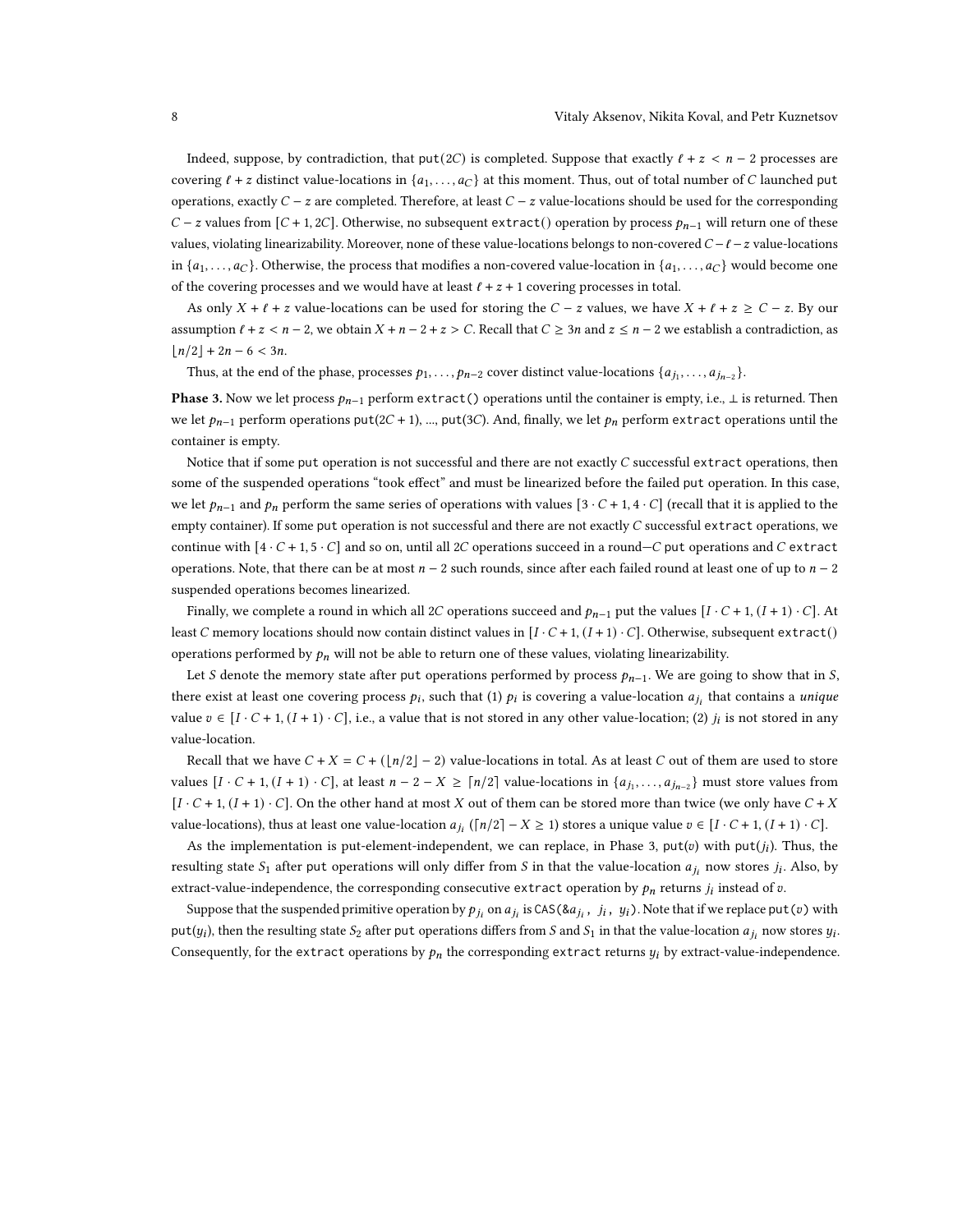Thus, we replace put( $v$ ) with put( $j_i$ ) to get to state  $S_1$ , then we run the suspended CAS and get the system in state  $S_2$ , and, finally, we run extract operations by  $p_n$  and the corresponding extract returns  $y_i$ . This violates linearizability, as that extract must have returned  $j_i$ .

The contradiction implies that at least  $C + X = C + \lfloor n/2 \rfloor - 1$  are necessary to implement Bounded Container with the desired properties. □

REMARK 1. We can reduce the number of used values from  $n \cdot C$  to  $5 \cdot C$ . Specifically for that we reduce X in three times and catch  $\frac{n}{3}$  – 1 processes instead of n – 2. Thus, we will have 2  $\cdot$   $\frac{n}{3}$  – 2 untouched processes for Phase 3 that can load and unload only  $5 \cdot C$  values while not storing the information in local memory. Thus, for this proof  $X$  should be approximately  $\frac{n}{6}$ .

The other way to reduce the number of used values is to bound the total number of values that a process can store in its local memory. Thus, we re-use values on the tries of Phase 3 and insert always only values that are not present in the shared memory and local memory of any process.

REMARK 2. In the theorem above we relaxed the model: the special ⊥ value is not of type T. However, we can tweak a proof a little bit to allow that. For that, instead of one process per value-location we catch either one process that changes from ordinary value to ordinary value or two processes: one from ordinary value  $v \in [1, C]$  to  $\bot$  and one from  $\bot$  to ordinary value  $u \in [C + 1, 2C]$ . By that, we have to reduce X in two times since we can now cover only  $\frac{n}{2} - 1$  value-locations with  $n-2$  process, i.e., the proof holds for  $X = \frac{n}{4} - 1$ .

REMARK 3. Also, note that in Theorem we used an assumption that  $3 \cdot n \leq C$ . Note, that if we do not have such an assumption, we can prove that the memory overhead should be  $\Omega(\min(n,C))$  which is satisfied by the state-of-the art algorithms.

# <span id="page-8-0"></span>4 ALGORITHMS UNDER RESTRICTIONS

Before presenting our memory-optimal algorithm in Section [5,](#page-11-0) we describe several simple lock-free algorithms under additional restrictions, either on the application or on the model, exhibiting constant or  $\Omega(n)$  memory overhead. We believe that these algorithms are useful, as the restrictions are quite common in practice. Moreover, they gradually bring us closer to our memory-optimal algorithm.

### <span id="page-8-1"></span>4.1 Distinct Elements Assumption

The first lock-free algorithm we consider uses only  $O(1)$  additional memory under a few reasonable assumptions. At first, it requires all the elements to be distinct; thus, the ABA problem [\[8\]](#page-15-3) is excluded. It is common to use queues for storing uniquely identified tasks or identifiers themselves. The second assumption is that the system is provided with an unlimited supply of versioned ⊥ (null) values, so we can replace unique elements with unique ⊥-s on extractions. This condition is also practical and can be achieved by stealing one bit from addresses (values) to mark them as ⊥ values and use the rest of the address (value) for storing a version.

Note that the latter assumption precludes the use of value-locations, exclusively dedicated to storing values, and makes it harder to implement the algorithm in a languages with garbage collection (e.g., it is almost impossible to steal a bit in JVM-based languages, though achievable in Go). We believe that the algorithm is an interesting first step towards a generic solution with constant memory overhead.

The pseudo-code of the algorithm is presented in Figure [2.](#page-9-0) Essentially, both enqueue and dequeue: 1) read the counters in a snapshot manner (dequeue also reads the element to be extracted); 2) try to perform a "round-valid"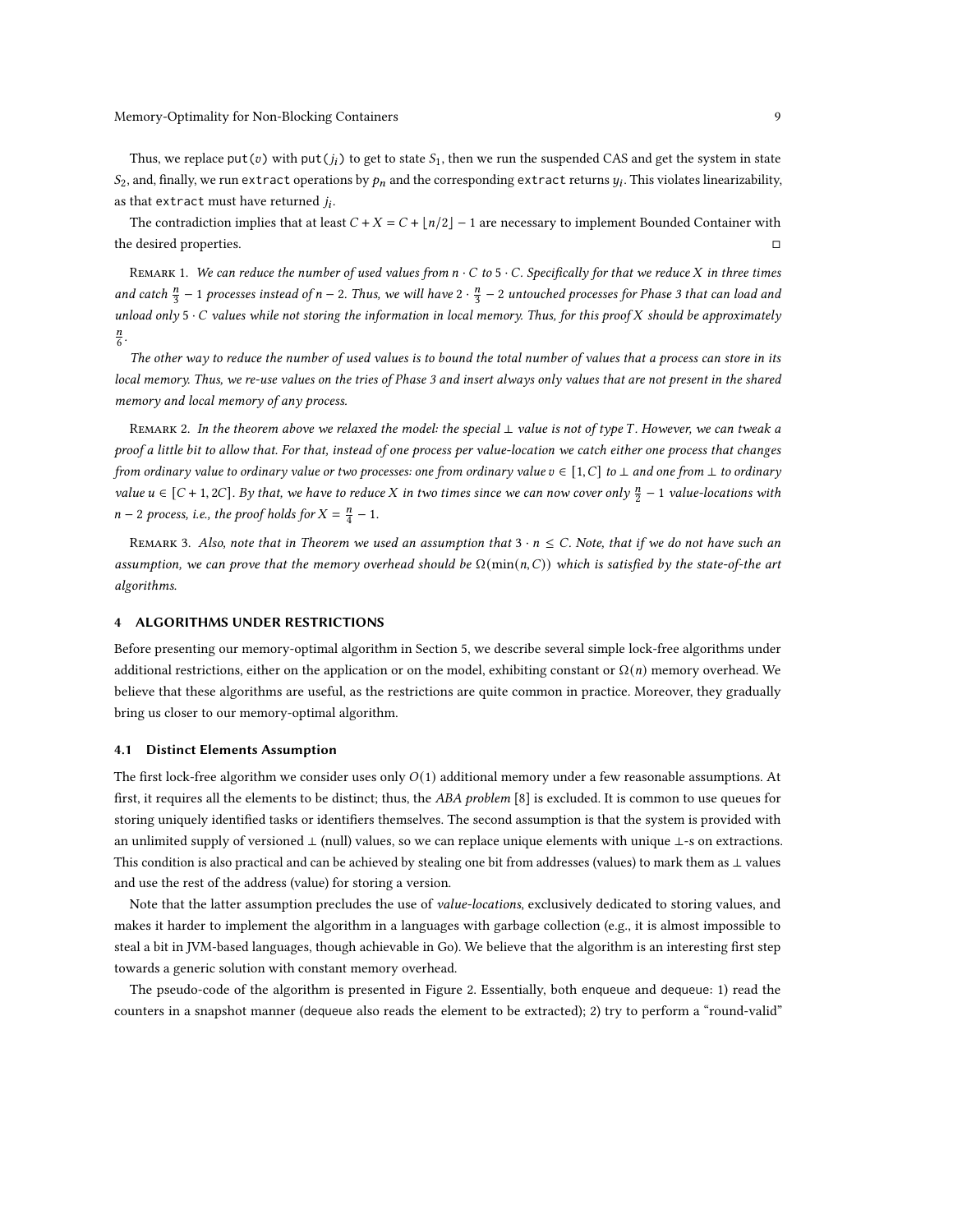update (enqueue replaces  $\perp_{\text{round}}$  with the element while dequeue does the opposite, where round = counter / C), the operation restarts if the attempt fails; and 3) increase the operation counter by CAS.

<span id="page-9-6"></span><span id="page-9-2"></span><span id="page-9-1"></span><span id="page-9-0"></span>

| 1 func enqueue(x: T) Bool:                     | 14 func dequeue () $T$ ?:                                                                  |
|------------------------------------------------|--------------------------------------------------------------------------------------------|
| 2 while (true): // CAS loop                    | 15 while (true): // CAS loop                                                               |
| // Read the counters snapshot                  | // Read a snapshot of the                                                                  |
| $3^{\circ}$                                    | 16                                                                                         |
| 4                                              | // counters and the element                                                                |
| e := enqueues                                  | 17                                                                                         |
| $d := dequeues$                                | $e :=$ enqueues; $d :=$ dequeues                                                           |
| $5 -$                                          | 18                                                                                         |
| if e != enqueues: continue                     | $x := a[d % C]$                                                                            |
| 6                                              | 19                                                                                         |
| // Is the queue full?                          | if e != enqueues: continue                                                                 |
| 7                                              | 20                                                                                         |
| if $e == d + C$ : return false                 | if e == d: return $\perp$ // is queue empty?                                               |
| 8                                              | 21                                                                                         |
| // Try to perform the enqueue                  | // Try to retrieve the element                                                             |
| 9                                              | 22                                                                                         |
| round $:= e / C$                               | round := $d / C + 1$ // next round                                                         |
| 10                                             | 23                                                                                         |
| done := $CAS(&a[e % C], \bot_{round}, e)$      | done := $x$ != $\perp$ <sub>round</sub> && CAS(&a[d % C], $x$ , $\perp$ <sub>round</sub> ) |
| 11                                             | 24                                                                                         |
| $CAS(8$ enqueues, e, e + 1) // inc the counter | $CAS$ (& dequeues, d, d + 1) // inc the counter                                            |
| 12                                             | 25                                                                                         |
| if done: return true // finish on success      | if done: return x // finish on success                                                     |
| 13                                             | 26                                                                                         |

<span id="page-9-10"></span><span id="page-9-9"></span><span id="page-9-8"></span><span id="page-9-7"></span><span id="page-9-5"></span><span id="page-9-4"></span><span id="page-9-3"></span>Fig. 2. Bounded queue algorithm with  $O(1)$  additional memory that requires elements to be distinct and an unlimited supply of versioned ⊥ (null) values.

Adding a new element. At first, enqueue atomically snapshots the monotonically increasing enqueues and dequeues counters using the double-collect technique (lines [5](#page-9-1)[–6\)](#page-9-2). After that, it checks whether the queue is full by looking at the difference between the total number of enqueues and dequeues (line [8\)](#page-9-3). Note that there can be a concurrent dequeue invocation that already retrieved the element at position d % C but has not increased dequeues counter yet — we can linearize the fullness detection before this dequeue.

As the next step, the algorithm tries to put the element into the cell using CAS from the null-value of the current round  $\perp$ <sub>round</sub> to the element (line [11\)](#page-9-4). This CAS synchronizes concurrent enqueue operations so only one of them succeeds at this cell. It is possible for enqueue to suspend and skip its round: another element can be inserted to this cell and further retrieved by some future *dequeue*. In this case, we need a mechanism to detect that the round is missed, and fail the element insertion CAS. For this purpose, we use different ⊥ values for each round (the array a is filled with  $\perp_0$  initially).

After the insertion attempt, we guarantee that either the current operation or a concurrent one succeeded. Therefore, the algorithm increments the number of completed enqueue invocations (line [12\)](#page-9-5), and returns true if the algorithm successfully inserted the element, retrying the whole operation otherwise. The linearization point of a successful enqueue operation is the corresponding counter increment (line [12\)](#page-9-5), which can be performed by another thread as well.

Retrieving an element. The algorithm for dequeue is similar to enqueue. We start with the *double-collect* technique to get an atomic snapshot of the counters and the element to be extracted (lines [18](#page-9-6)[–20\)](#page-9-7). After that, the algorithm checks whether the queue is empty (line [21\)](#page-9-8). It might be the case that the counters coincide, but the array contains one element—a concurrent enqueue successfully inserted its element, but has not updated the counter yet; we linearize the dequeue operation in line [21,](#page-9-8) just before before this enqueue.

Since our dequeue algorithm increments the corresponding counter at the end (line [25\)](#page-9-9), the element can be already taken at the point of getting the snapshot, before the counter is updated. Thus, the algorithm checks whether the read element is not ⊥<sub>round</sub> (line [24\)](#page-9-10) and tries to replace it with the one (line 24). As we guarantee that all the elements are distinct, the extraction cannot miss its round. At the end, the algorithm increments the counter (line [25\)](#page-9-9). Similarly to enqueue, we can linearize successful retrievals at the point of the counter is incremented, which can be performed by another thread.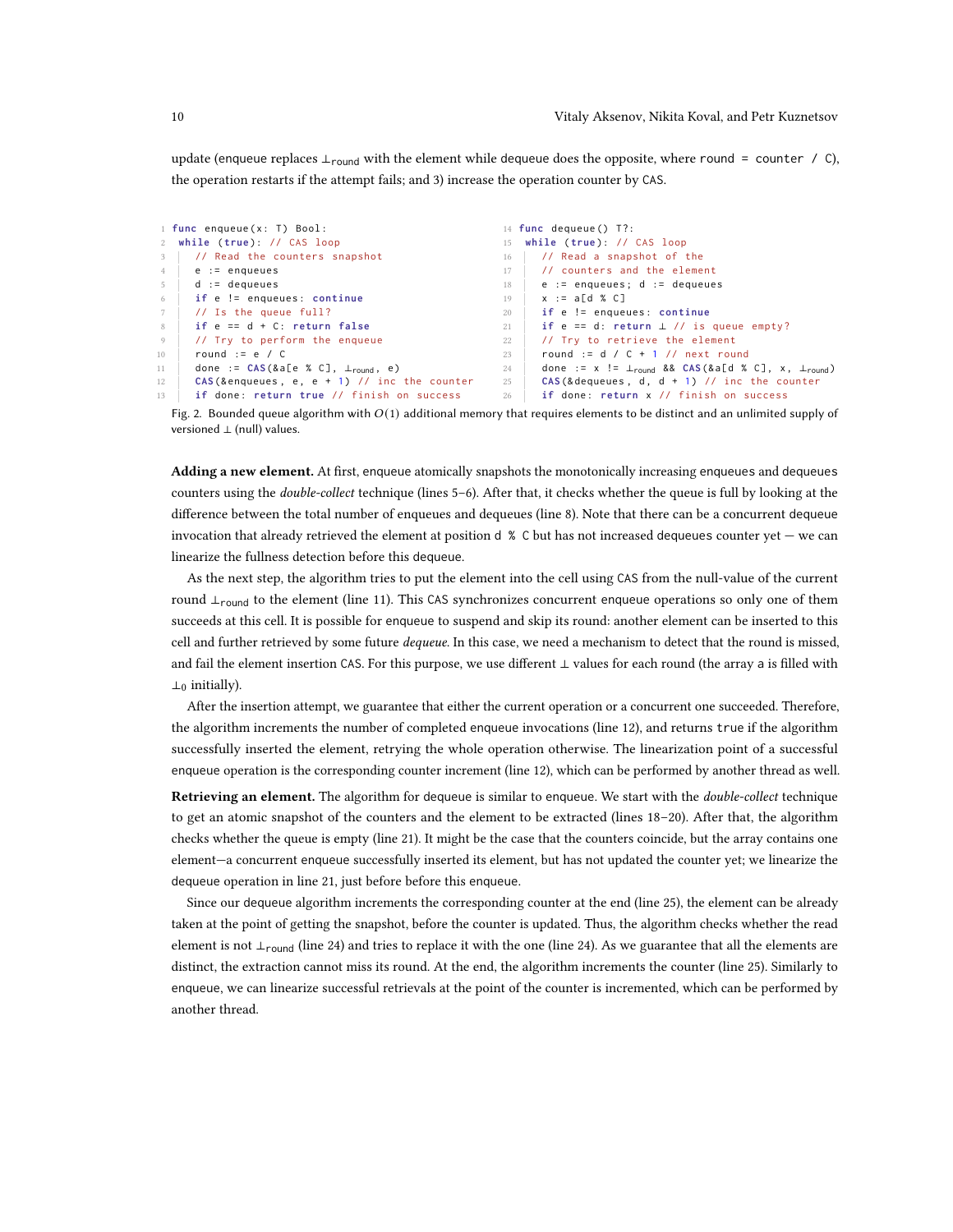#### 4.2 Synchronization via LL/SC

Another way to avoid the ABA problem is to use LL/SC (load-link/store-conditional) primitive. The primitive exports two operations: (1) LL(&a) reads a value located by address (field) a; and (2) SC(&a, x) stores the value x into the memory by address (field) a if the value has not been changed since the last LL invocation on this location; returns true if succeeds and false otherwise. LL/SC primitives are available on popular platforms like ARM or PowerPC. However, programming languages rarely support them.

The algorithm, presented in Listing [3,](#page-10-0) is very close to the previous one, important differences are highlighted with yellow. At first, both enqueue and dequeue now read the current states of the cells additionally to the counters snapshots (lines [4](#page-10-1)-6 and [12](#page-11-1)-18, respectively). As we use *double-collect* here, we guarantee that the read values correspond to the current round. In order to perform a cell update, we use SC instead of CAS. As we read values using LL, an update fails if and only if the cell has been changed. Notice that enqueue and dequeue are almost identical.

```
1 func enqueue(x: T) Bool:
2 while ( true ):
3 // Read a "counters + cell" snapshot
4 e := enqueues ; d := dequeues
5 state := LL(&a[e % C])
6 if e != enqueues : continue
7 | if e == d + C: return false // is queue full? 19
8 // Try to perform the enqueue
    done := state == ⊥ && SC(&a[e % C], x)
10 // Increment the counter
11 if LL (& enqueues) == e: SC (& enqueues, e + 1)
12 if done: return true // finish on success
                                                   13 func dequeue () T?:
                                                   14 while ( true ):
                                                   15 // Read a "counters + cell" snapshot
                                                   16 d := dequeues: e := enqueues
                                                   17 \times := LL (& a [ d % C ])
                                                   18 if d != dequeues : continue
                                                        if e == d: return \perp // is queue empty?
                                                   20 // Try to retrieve the element
                                                   21 done := x != ⊥ && SC(&a[d % C], ⊥)
                                                   22 // Increment the counter
                                                   23 if LL (& dequeues) == d: SC (& dequeues, d + 1)
                                                   24 if done: return x // finish on success
```
<span id="page-10-3"></span>Fig. 3. Bounded queue algorithm with  $O(1)$  additional memory via LL/SC. This is a modification of the algorithm from Figure [2,](#page-9-0) the changes are highlighted.

#### 4.3 Synchronization via DCSS

Finally, we describe a simple and straightforward algorithm based on the Double-Compare-Single-Set (DCSS) synchronization primitive: DCSS(&a, expectedA, updateA, &b, expectedB) checks that the values located at addresses a and b are equal to expectedA and expectedB, respectively, and if the check succeeds it stores updateA to the memory location a and returns true; otherwise, it returns false.

Listing [4](#page-11-2) shows a pseudo-code of the algorithm. We use DCSS to atomically update the cell and check that the corresponding counter has not been changed. If DCSS fails, the algorithm helps to increment the counter and restarts the operation. The rest is the same as in the previous algorithms: getting an atomic snapshot of the counters (and the cell state for dequeue), checking whether the operation is legal (fullness check for enqueue and emptiness one for dequeue), trying to update the cell, and incrementing the corresponding counter at the end.

The straightforward DCSS  $[6]$  implementation uses *descriptors*, which can be recycled in a way so that only 2n of them are required [\[1\]](#page-15-5), thus, incurring  $\Theta(n)$  additional memory. In a few words, a descriptor is a special object that differs from the values and announces an operation, in this case DCSS, to get help from other processes. Assuming that the queue stores references, the distinction between values and descriptors can be implemented by either stealing a marker bit from addresses or using a language construction like instanceof in Java to check whether the object is a descriptor or not.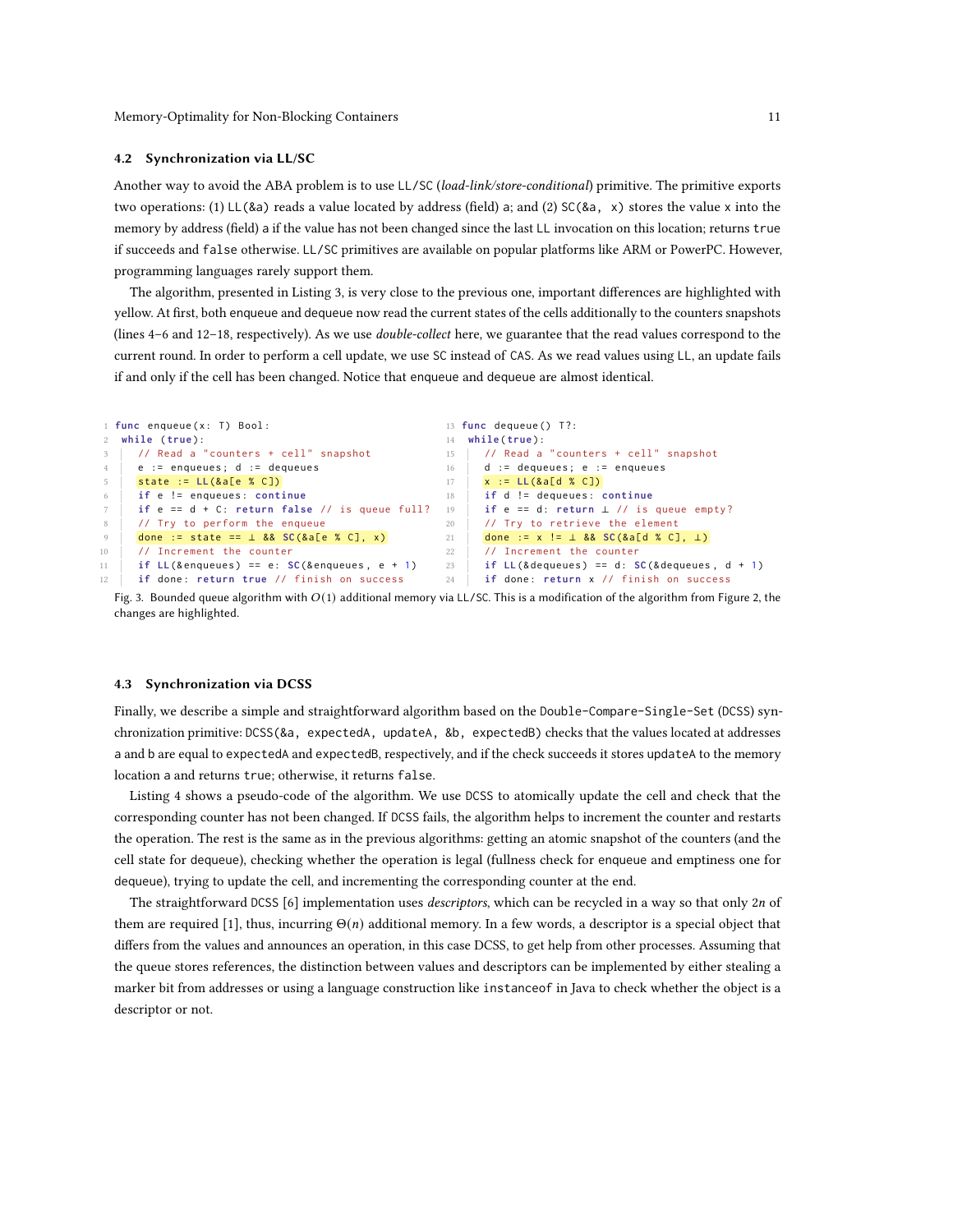```
1 func enqueue (x: T) Bool:
2 while ( true ):
     e := enqueues; d := dequeues
4 if e != enqueues : continue
5 | if e == d + C: return false // is queue full?
6 // Try to perform the enqueue
7 done := DCSS(&a[e % C], ⊥, x, & enqueues, e)
8 CAS (& enqueues, e, e + 1) // inc the counter
    9 if done : return true
                                                   10 func dequeue () T?:
                                                   11 while ( true ):
                                                   12 d := dequeues; e := enqueues
                                                   13 x := DCSS_Read(a[d % C])
                                                  14 if d != dequeues : continue
                                                   15 if e == d: return ⊥ // is queue empty?
                                                   16 // Try to retrieve the element
                                                   17 done := DCSS(&a[d % C], x, ⊥, &dequeues, d)
                                                   18 CAS (& dequeues, d, d + 1) // inc the counter
                                                   19 if done: return x
```
Fig. 4. Bounded queue algorithm with  $\Theta(n)$  overhead via recyclable DCSS descriptors. This is a modification of the algorithm from Figure [2,](#page-9-0) the changes are highlighted.

However, the descriptor-based implementation of DCSS requires values and descriptors to be stored in the same array cells, which undermines our assumption that value-locations do not store metadata (Section [3\)](#page-3-0). Nevertheless, in practice, this solution can be used for a bounded queue of references in most of the popular languages. In the next section, we describe  $\Theta(n)$  overhead algorithm that uses only read, write and CAS primitives, at the expense of being more complicated.

### <span id="page-11-0"></span>5 MEMORY-OPTIMAL BOUNDED QUEUE

The solutions in Section [4](#page-8-0) show that handling the ABA problem without additional requirements is nontrivial. The algorithm with recyclable DCSS descriptors matches our linear lower bound, but requires the ability to store descriptors and values in the same array cells, violating our restriction that value-locations do not store metadata. Also, it makes it practically impossible to store primitive elements, such as integers. In this section, we present an algorithm (Listing [5\)](#page-13-0) that asymptotically matches the lower bound (Theorem [4\)](#page-5-0) under the same assumptions. To avoid the ABA problem, we use descriptors for enqueue operations stored in  $n$  pre-allocated metadata locations. The algorithm requires  $2n$ descriptors to be recycled [\[1\]](#page-15-5) (each takes  $\Theta(1)$  memory) and *n* additional locations to store the references to the descriptors, some kind of an announcement array, resulting in  $\Theta(n)$  memory overhead.

High-level overview. As in the previous algorithms, both dequeue and enqueue start with taking a snapshot of the counters (lines [58](#page-13-1)[–60](#page-13-2) and [65–](#page-13-3)[66\)](#page-13-4) and check if the queue is empty (lines [61](#page-13-5) and [67\)](#page-13-6). However, the implementation of dequeue slightly differs from those in the algorithms above. To read the element to be retrieved during the snapshot (line [59\)](#page-13-7), it uses a special readElem function. Then it tries to increment the dequeues counter and returns the element if the corresponding CAS succeeds (line [62\)](#page-13-8).

As for enqueue, it creates a special EnqOp descriptor that tries to atomically apply the operation (lines [68–68\)](#page-13-9). Then the operation increments the enqueues counter, possibly helping a concurrent operation (line [69\)](#page-13-10). If the descriptor is successfully applied, the operation completes. Otherwise, the operation is restarted.

Additionally, the algorithms maintains an array ops of EnqOp descriptors (line [22\)](#page-13-11), which specifies "in-progress" enqueue invocations; see the Enq0p declaration in lines 1-[20.](#page-13-13) Intuitively, Enq0p descriptor is an *intention* to perform an enqueue operation if the enqueues counter has not been changed; that is very similar to our DCSS-based solution above. This way, the descriptor stores an operation status in successful field (line [9\)](#page-13-14). The main idea here is that only one descriptor in the successful state can "cover" a given cell in the elements array a, no other successful descriptor can point to the same cell (see putOp function at lines [28](#page-13-15)[–40\)](#page-13-16).

Thus, only the thread that started covering the cell is eligible to update it, and there is no conflict on updates here. When the thread with an exclusive access for modifications finishes the operation, it "uncovers" the cell (see function completeOp in lines [52](#page-13-17)[–56\)](#page-13-18), so another operation is able to cover it. However, when an enqueue operation finds a cell

<span id="page-11-1"></span>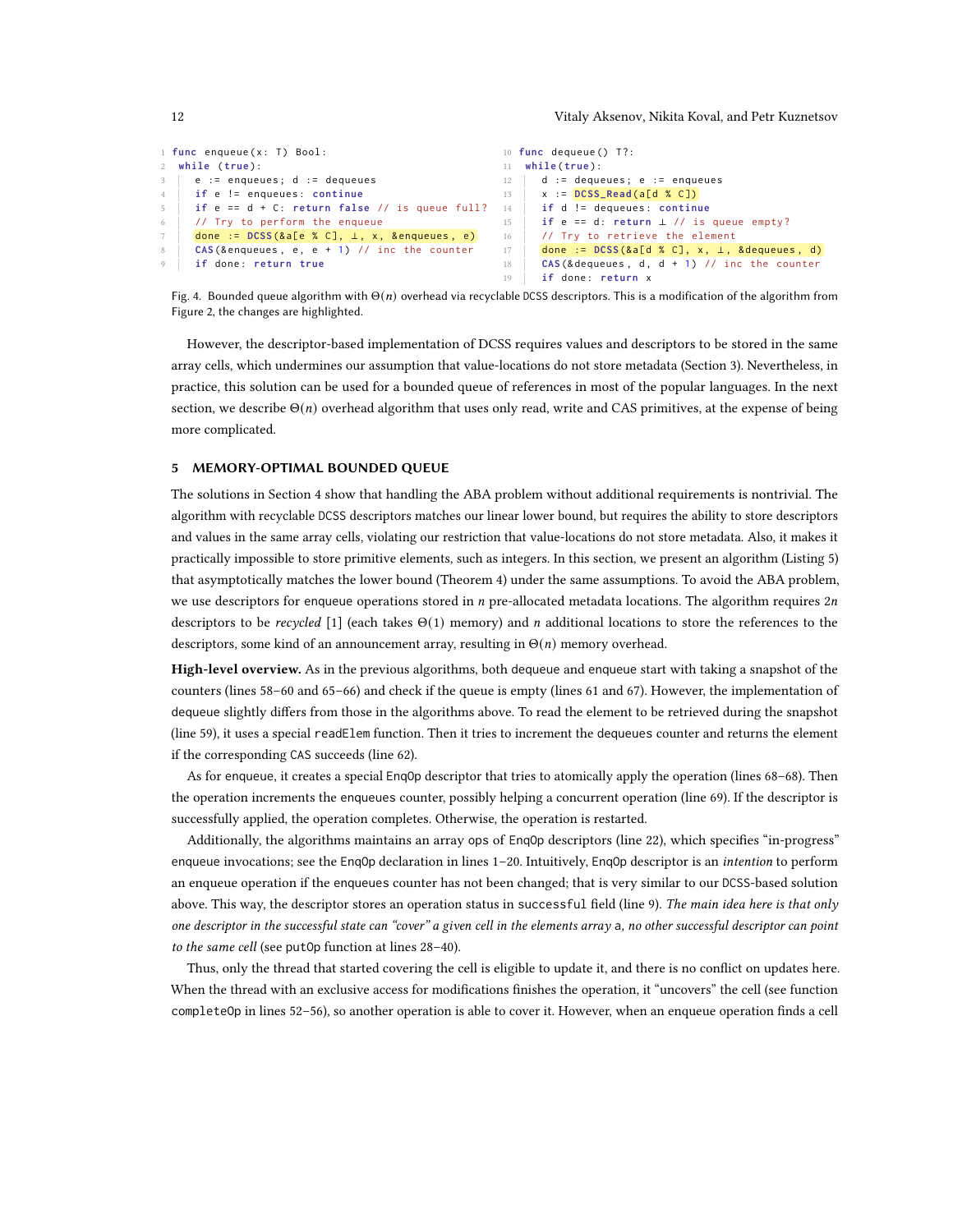to be covered, it replaces the old descriptor (related to the thread that covers the cell now) with a new one and finishes (lines [86-](#page-13-19)[89\)](#page-13-20). The thread with the exclusive access to the cell helps this enqueue operation to put the element into a.

Reading an element. Once dequeue reads the first element during the snapshot, it cannot simply read cell a[d % C], as there can be a successful EnqOp in ops array which covers the cell but has not written the element to the cell yet. Thus, we use a special readElem function (lines [93](#page-13-21)[–96\)](#page-13-22), which goes through array ops looking for a successful descriptor that covers the cell, and returns the corresponding element if one is found. If there are no such descriptors, readElem returns the value stored in the elements array a.

Note that we invoke readElem between two dequeues counter reads, checking if they coincide. Thus, we guarantee that the current dequeue has not been missed the round during the readElem invocation, and, therefore, cannot return a value inserted during one of the next rounds. Concurrently, the latest successful enqueue invocation to the corresponding cell might either be "stuck" in the ops array or have successfully written its value to the cell and completed; readElem finds the correct element in both scenarios.

Adding a new element. As discussed above, enqueue creates a new Enq0p descriptor (line [68\)](#page-13-9), which tries to apply the operation if the enqueues counter has not been changed (line [68\)](#page-13-9). The corresponding apply function is described in lines [73](#page-13-23)[–89.](#page-13-20) At first, it tries to find an operation which already covers the same cell in a (line [74\)](#page-13-24). If no one covers the cell, it tries to put EnqOp into ops; this attempt can fail if a concurrent enqueue does the same—only one enqueue should succeed. If the current EnqOp is successfully inserted into ops (putOp returns a valid insertion slot number at line [77\)](#page-13-25), the cell is covered and the current thread is eligible to update it, thus, the operation is completed (line [79\)](#page-13-26). Otherwise, if another operation covers the cell, it checks that the descriptor belongs to the previous round (line [82\)](#page-13-27) and tries to replace it with the current one (lines [86–](#page-13-19) [89\)](#page-13-20). However, since the current thread can be suspended, the found descriptor might belong to the current or a subsequent round, or the replacement in line [74](#page-13-24) fails because a concurrent enqueue succeeds before us; in this case, the enqueue attempt fails.

An intuitive state diagram for ops slots is presented in Figure [3.](#page-12-0) Starting from the initial empty state (⊥), an operation that reads the counter value  $e_i$  and intends to cover cell a[ $e_i$  % C] occupies the slot (the state changes to the "yellow" one). After that, it (or another helping thread) checks whether there exists an operation descriptor in other slots that already covers the same cell, and fails if so (moving to the "red" state), or successfully applies the operation and covers the slot (moving to the "green" state). At last, the operation writes the value to the cell and frees the slot (moving to the initial state). If a next-round enqueue arrives while the cell is still covered, it replaces the old EnqOp descriptor with a new one (moving to the next "green" state). In this case, the operation is completed by the thread that covers the cell.

Atomic **EnqOp** put. Finally, we describe how to atomically change the descriptor status depending on whether the corresponding cell is covered. In our algorithm, we perform all such puts sequentially using the activeOp field to define the current active EnqOp (line [24\)](#page-13-28). For the sake of lock-freedom, other threads can perform helping while only the

<span id="page-12-0"></span>

Fig. 3. Life-cycle of the ops array slots, all transitions are performed by successful CAS-s. The states marked with "OP" store a descriptor reference, while the color specifies the status of this descriptor: "yellow" means "not defined yet", "red" — "failed", and "green" – "success".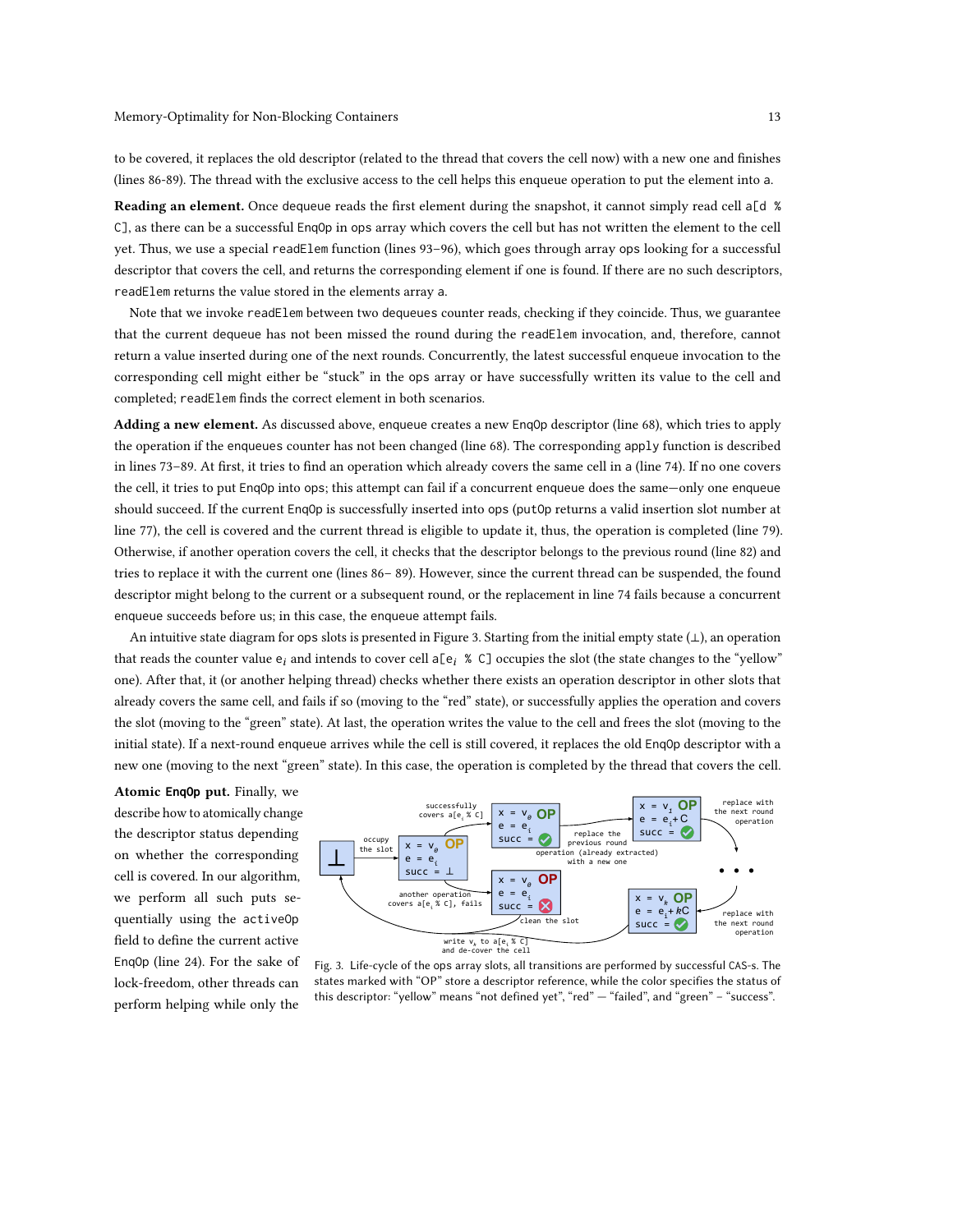```
1 // Descriptor for enqueues
2 class EnqOp<T>(enqueues: Long, element: T) {
3 val e = enqueues // `enqueues ` value
4 val x = element // the inserting element
5 val i = e % C // cell index in `a`
6 // Op status: true, false, or \perp;
  7 // we consider ⊥ as the second
8 // 'false' in logical expressions.
   var successful: Bool? = ⊥
10
11 fun tryPut (): // performs the logical put
12 // Is there an operation which
13 // already covers cell 'i'?
14 (op, opSlot) := findOp(i)
15 if op != ⊥ && op != this :
16 CAS (& successful , ⊥, false )
17 // Has 'enqueues' been changed?
18 eValid := e == enqueues
19 CAS (& successful, ⊥, eValid)
20 }
21 // Currently running enqueues
22 var ops : EnqOp ?[] = new EnqOp ?[ n ]
23 // The next operation to be applied
24 var activeOp : EnqOp ? = ⊥
25
26 // Puts 'op' into 'ops' and returns
27 // its location , or -1 on failure .
28 func putOp(op: EnqOp) Int:
29 for j in 1..∞:
30 opSlot := j % n
31 if ! CAS (& ops [ opSlot ] , ⊥, op ):
32 continue // occupied
33 startPutOp(op)
34 op . tryPut () // logical addition
35 // Finished , free `activeOp `.
36 CAS (& activeOp , op , ⊥)
37 if ! op . successful :
38 | ops[opSlot] = \perp // clean the slot
39 return -1
40 return opSlot
41
42 // Starts the 'op' addition .
43 func startPutOp ( op : EnqOp ) = while ( true ):
44 cur := activeOp
45 if cur != ⊥: // need to help
46 | cur.tryPut()
47 CAS (& activeOp , cur , ⊥)
48 if CAS (& activeOp , ⊥, op ): return
49
50 // Only the thread that covers the
51 // cell is eligible to invoke this .
52 func completeOp ( opSlot : Int ) = while ( true ):
53 op := readOp ( opSlot ) // not ⊥
54 a[op.i] = op.x
55 CAS (& enqueues, op.e, op.e + 1)
56 if CAS (& ops [ opSlot ] , op , ⊥): return
```

```
57 func dequeue () T ? = while ( true ):
   58 d := dequeues; e := enqueues
  59 \quad x := \text{readElement}(d % C)60 if d != dequeues : continue
    61 if e == d : return ⊥
    62 if CAS (& dequeues , d , d + 1): return x
  63
 64 func enqueue ( x : T ) Bool = while ( true ):
   65 e := enqueues; d := dequeues
  66 if e != enqueues : continue
 67 if e == d + C : return false
    68 op := new EnqOp (e , x ); apply ( op )
    69 CAS (& enqueues , e , e + 1)
  70 if op . successful : return
  71
  72 // Tries to apply 'op'.
73 func apply ( op : EnqOp ):
  74 (cur, opSlot) := findOp(op.i)<br>75 // Try to cover the cell by '
       // Try to cover the cell by 'op'.
  76 if cur == ⊥:
  77 opSlot = putOp(op)
 78 // Complete `op` if the cell is covered<br>
79 if opSlot != -1: completeOp(opSlot)
       if opSlot != -1: completeOp(opSlot)
  80 return
    81 // 'cur' already covers the cell.
    82 if cur.e >= e: // is 'op' outdated?
 83 op.successful = false<br>84 return
         84 return
  85 // Try to replace 'cur' with 'op'.
  86 op . successful = true
87 if CAS (& ops [ opSlot ] , cur , op ): return
  88 // The replacement failed.
  89 op . successful = false
  90
  91 // Looks for 'EnqOp' that covers cell
  92 // 'i', returns 'a[i]' if not found.
  93 func readElem(i: Int) T:
   94 (op, _) := findOp(i)
   95 if op != ⊥: return op . elem
   96 return a[i] // EnqOp is not found
   07
   98 // Returns the operation located at
  99 // 'ops[opSlot]' if it is successful.
  100 func readOp(opSlot: Int) EnqOp?:
  101 op := ops [ opSlot ]
  102 if op != ⊥ && op . successful : return op
 103 return ⊥
  104
  105 // Returns a successful operation that
 106 // covers cell 'i', ⊥ otherwise .
   107 func findOp(i: Int) (EnqOp?, Int):
   108 for opSlot in 0.. n -1 {
109 op := readOp(opSlot)
 110 if op != ⊥ && op.i == i:
   111 ceturn (op. value, opSlot)
```

```
112 return ⊥ // not found
```
<span id="page-13-45"></span><span id="page-13-43"></span><span id="page-13-41"></span><span id="page-13-38"></span><span id="page-13-37"></span><span id="page-13-36"></span><span id="page-13-32"></span><span id="page-13-31"></span><span id="page-13-30"></span><span id="page-13-18"></span><span id="page-13-17"></span><span id="page-13-16"></span>Fig. 5. Bounded queue algorithm with  $\Theta(n)$  overhead.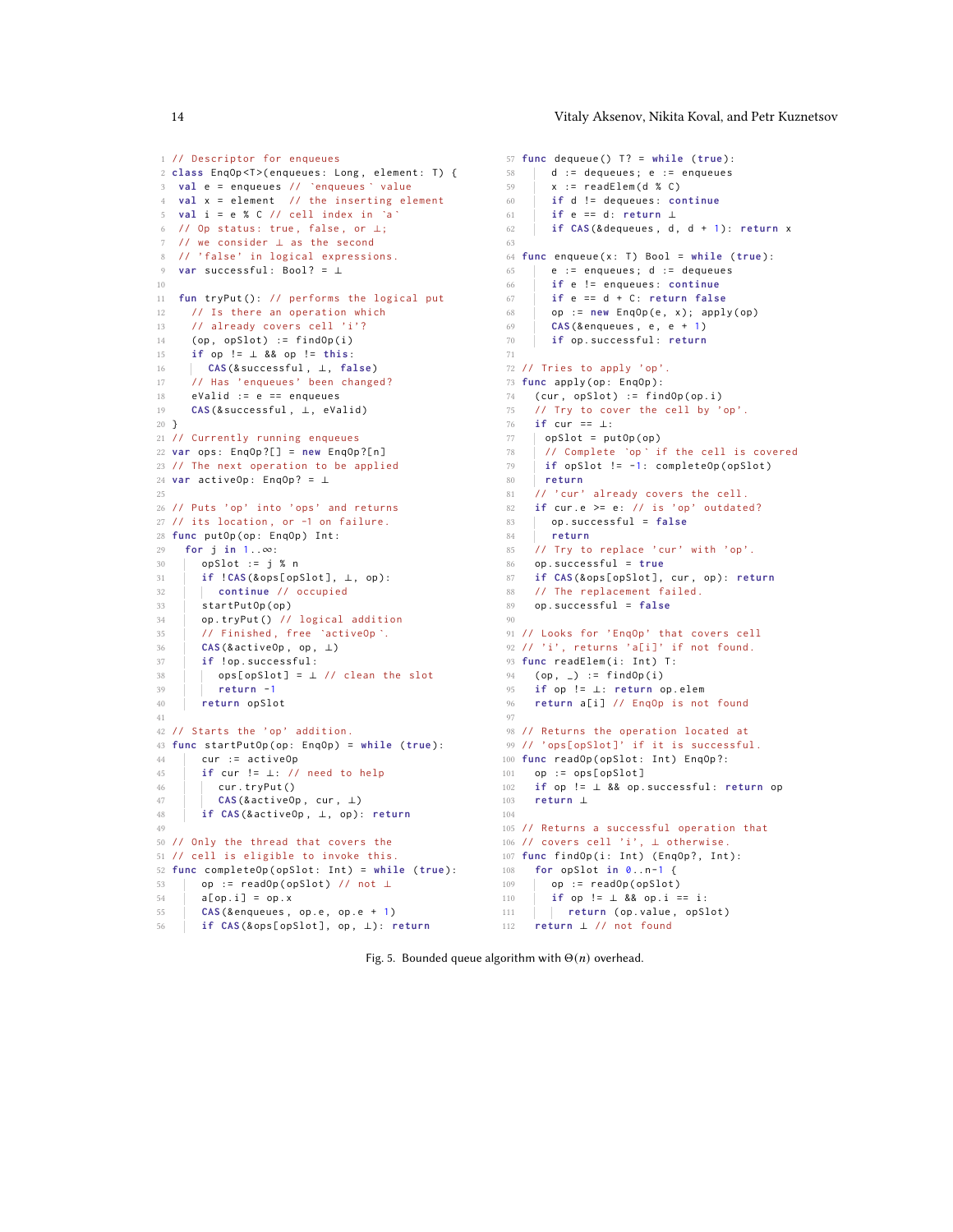"fastest" one modifies the status of the operation. Hence, putOp function (lines [28](#page-13-15)[–40\)](#page-13-16) circularly goes through the ops slots, trying to find an empty one and to insert the current operation descriptor into it (line [31\)](#page-13-29). At this point, the status of this EnqOp is not defined. Then the operation should be placed to activeOp via startPutOp, which tries to atomically change the field from ⊥ to the descriptor (line [48\)](#page-13-30) and helps other operations if needed (lines [44–](#page-13-31)[47\)](#page-13-32). Afterwards, the status of the operation is examined in tryPut method in EnqOp class — it checks that the cell is not covered (lines [14–14\)](#page-13-33) and the enqueues counter has not been changed (lines [18](#page-13-34)[–19\)](#page-13-35). At the end, activeOp is cleaned up (line [36\)](#page-13-36) so other descriptors can be processed. If the put attempt is successful, putOp returns the corresponding slot number; otherwise, it cleans the slot (line [38\)](#page-13-37) and returns -1.

Correctness. Detailed proofs of lock-freedom and linearizability are presented in Appendices [A](#page-16-6) and [B.](#page-17-0) Here we sketch an intuition.

For dequeue, lock-freedom guarantee is immediate, as the only case when the operation fails and has to retry is when the dequeues counter was concurrently incremented, which indicates that a concurrent dequeue has made progress.

As for enqueue, all the CAS failures except for when the enqueues counter increments (line [69](#page-13-10) in enqueue and [55](#page-13-38) in completeOp) or the ops slot occupation (line [31\)](#page-13-29) fail intuitively indicate the system's progress. An enqueue fails only due to helping, which not cause retries. The only non-trivial situation is when a thread is stuck while trying to occupy a slot in putOp. Since the ops size equals the number of processes, it is guaranteed that when a thread intents to put an operation descriptor into it, there is at least one free slot. Thus, if no slot is occupied during the traversal through the whole ops array, enqueues by other processes successfully occupy slots, and the system as a whole still makes progress.

The linearization points of the operations can be assigned as follows. A successful dequeue operation linearizes at successful CAS in line [62.](#page-13-8) A failed dequeue operation linearizes in line [58.](#page-13-1) For a successful enqueue operation, we consider the descriptor op (created by that operation) that appears in ops array and has its successful field set. The linearization point of the operation is in CAS that changes enqueues counter from  $op.e$  to  $op.e$  + 1. A failed enqueue operation linearizes in line [65.](#page-13-3) One can easily check that queue operations ordered according to their linearization points constitute a correct sequential history.

# 6 RELATED WORK

Memory efficiency has always been one of the central concerns in concurrent computing, many theoretical bounds have been established on memory requirements of various concurrent abstractions, such as mutual exclusion [\[3\]](#page-15-6), perturbable objects [\[10\]](#page-16-7), or consensus [\[21\]](#page-16-8). However, it appears that minimizing memory overhead in dynamic concurrent data structures has not been in the highlight until recently. A standard way to implement a lock-free bounded queue, the major running example of this paper, is to use descriptors [\[15,](#page-16-9) [18\]](#page-16-10) or additional meta-information per each element [\[4,](#page-15-7) [16,](#page-16-11) [17,](#page-16-12) [19\]](#page-16-13). The overhead of resulting solutions is proportional to the queue size: a descriptor contains an additional  $Ω(1)$  data to distinguish it from a value, while an additional meta-information is  $Ω(1)$  memory appended to the value by the definition.

The fastest queues, however, store multiple elements in nodes so the memory overhead per element is relatively small from the practical point of view [\[13,](#page-16-2) [20\]](#page-16-3), and we consider them as memory-friendly, though not memory-optimal.

A notable exception is the work by Tsigas et al. [\[17\]](#page-16-12) that tries to answer our question: whether there exists a lock-free concurrent bounded queue with  $O(1)$  additional memory. The solution proposed in [\[17\]](#page-16-12) is still a subject to the ABA problem even when all the elements are different: it uses only two null-values, and if one process becomes asleep for two "rounds" (i.e., the pointers for enqueue and dequeue has made two traversals through all the elements), waking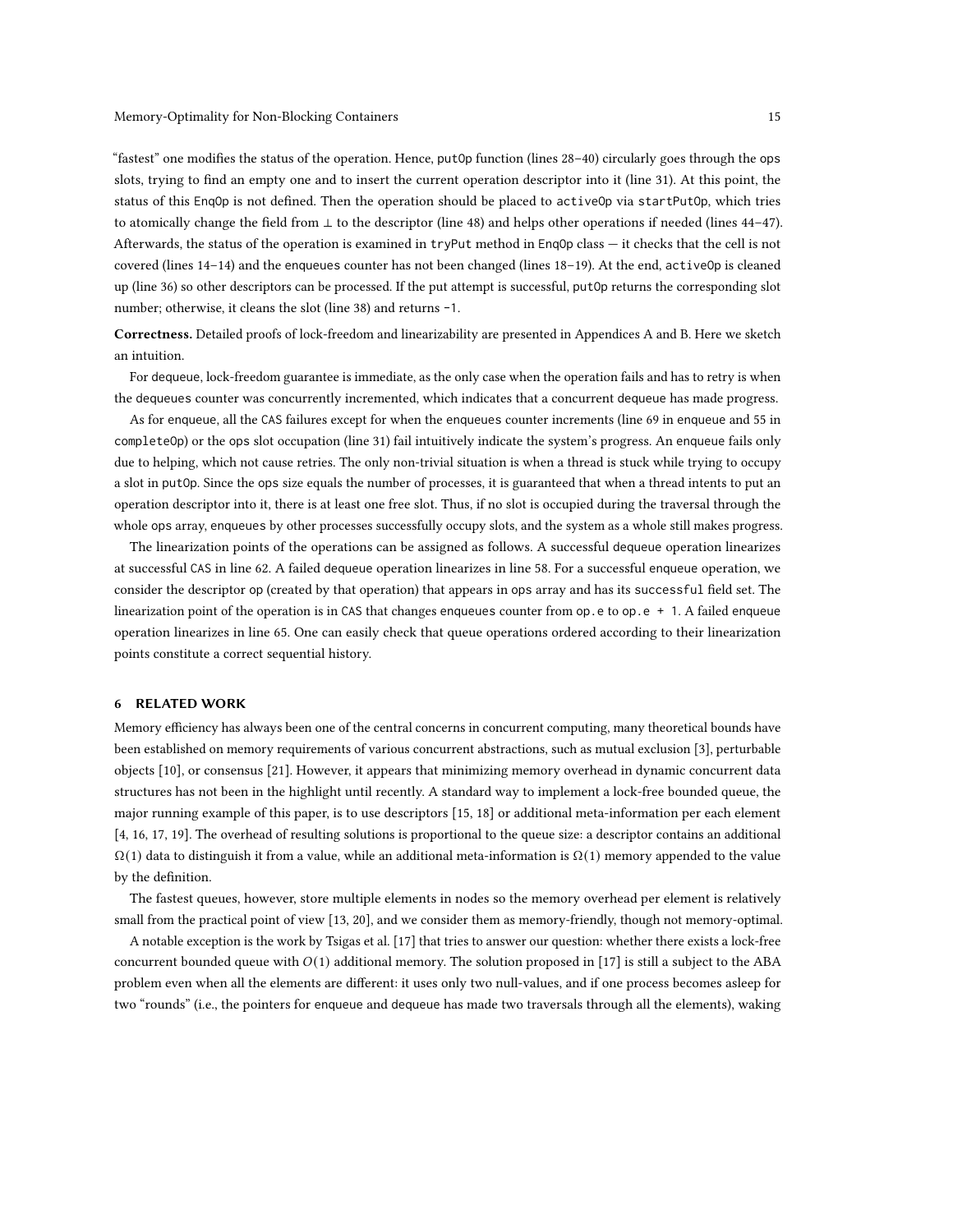up it can incorrectly place the element into the queue. Besides resolving the issue, our algorithm, under the same assumptions, is shorter and easier to understand (see Subsection [4.1\)](#page-8-1).

The tightest algorithm we found is the recent work by Nikolaev [\[14\]](#page-16-0), that proposes a lock-free bounded queue with capacity  $C$  implemented on top of an array with  $2C$  memory cells. While the algorithm manipulates the counters via Fetch-And-Add, it still requires descriptors, one per each ongoing operation. This leads to the additional overhead linear in *n*. Thus, the total memory overhead is  $\Omega(C + n)$ , while our algorithm simply needs  $\Theta(n)$ .

# 7 DISCUSSION AND OPEN QUESTIONS

In this paper, we show that a wide class of non-blocking implementations of bounded containers incur  $\Omega(n)$  memory overhead, and show that the bound is tight for bounded queues by presenting a matching algorithm. While we believe that the algorithm can be easily extended to *pools*, the existence of a *stack* algorithm with the same overhead is open and interesting for further research.

In Section [4,](#page-8-0) we also present a series of algorithms that work under several practical restrictions on the system or/and the application with constant memory overhead, and a very simple DCSS-based algorithm that matches our lower bound. Other important assumptions yet to consider include (1) single-producer/single-consumer application restriction, (2) ability to store descriptors in value locations (free in JVM and Go) or "steal" a couple of bits from addresses (free in C++) for containers of references, and (3) relaxation of the object semantics, including the probabilistic ones. Each of these assumptions corresponds to a popular class of applications, and determining the optimal memory overhead in these scenarios is very appealing in practice.

The current design trend to make concurrent container more scalable is based on using Fetch-And-Add (FAA) on the contended path and CAS for remaining synchronization. As for queues, the fastest algorithms we know use FAA to increment the counters, so at most one enqueue and dequeue manipulate with the same value-location [\[13,](#page-16-2) [20\]](#page-16-3). Following this pattern, it would be interesting to restrict the number of parallel accesses to value- or, even, metadatalocations, adjusting the lower bound and providing a matching algorithm. It would also be interesting to consider the problem of memory overhead incurred by wait-free containers since such solutions are typically more complicated.

Finally, in this paper we only focused on bounded containers, as they allow a natural definition of memory overhead. One may try to extend the notion to the case of unbounded containers by considering the ratio between the amount of memory allocated for the metadata with respect to the memory allocated for data elements. Defining the bounds on this ratio for various data structures remains an intriguing open question.

# REFERENCES

- <span id="page-15-5"></span>[1] Maya Arbel-Raviv and Trevor Brown. 2017. Reuse, don't recycle: Transforming lock-free algorithms that throw away descriptors. In 31st International Symposium on Distributed Computing (DISC 2017).
- <span id="page-15-2"></span>[2] Hagit Attiya and Jennifer Welch. 2004. Distributed Computing. Fundamentals, Simulations, and Advanced Topics. John Wiley & Sons.
- <span id="page-15-6"></span>[3] James E. Burns and Nancy A. Lynch. 1993. Bounds on Shared Memory for Mutual Exclusion. Inf. Comput. 107, 2 (1993), 171–184.
- <span id="page-15-7"></span>[4] Steven Feldman and Damian Dechev. 2015. A wait-free multi-producer multi-consumer ring buffer. ACM SIGAPP Applied Computing Review 15, 3 (2015), 59–71.
- <span id="page-15-0"></span>[5] Anders Gidenstam, Håkan Sundell, and Philippas Tsigas. 2010. Cache-aware lock-free queues for multiple producers/consumers and weak memory consistency. In PODC. 302–317.
- <span id="page-15-4"></span>[6] Timothy L Harris, Keir Fraser, and Ian A Pratt. 2002. A practical multi-word compare-and-swap operation. In International Symposium on Distributed Computing. Springer, 265–279.
- <span id="page-15-1"></span>[7] Maurice Herlihy, Victor Luchangco, and Mark Moir. 2003. Obstruction-Free Synchronization: Double-Ended Queues as an Example. In 23rd International Conference on Distributed Computing Systems (ICDCS 2003), 19-22 May 2003, Providence, RI, USA. IEEE Computer Society, 522–529.
- <span id="page-15-3"></span>[8] Maurice Herlihy and Nir Shavit. 2013. The art of multiprocessor programming. Morgan Kaufmann.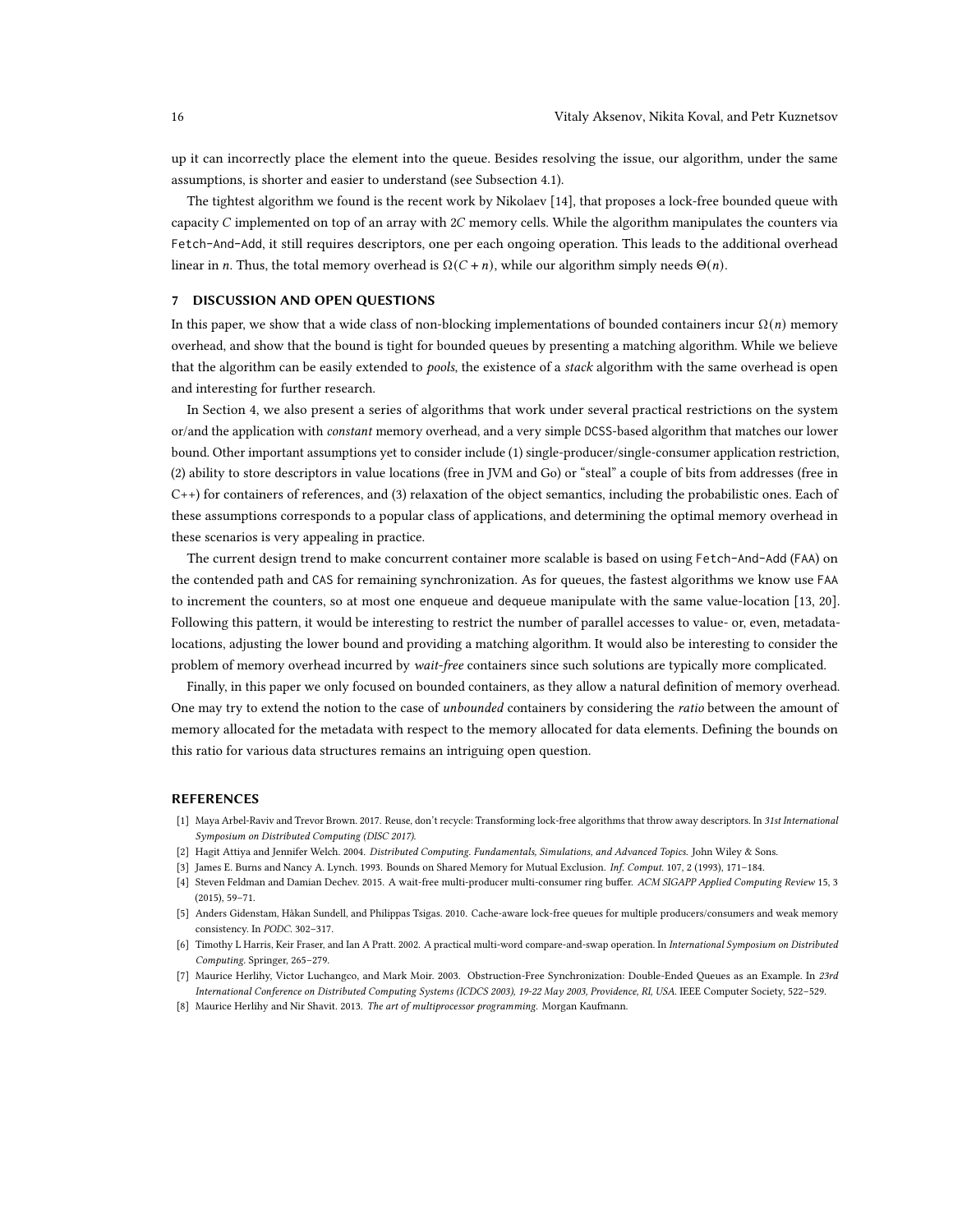#### Memory-Optimality for Non-Blocking Containers 17

- <span id="page-16-5"></span>[9] Maurice P Herlihy and Jeannette M Wing. 1990. Linearizability: A correctness condition for concurrent objects. ACM Transactions on Programming Languages and Systems (TOPLAS) 12, 3 (1990), 463–492.
- <span id="page-16-7"></span>[10] Prasad Jayanti, King Tan, and Sam Toueg. 2000. Time and Space Lower Bounds for Nonblocking Implementations. SIAM J. Comput. 30, 2 (2000), 438–456.
- <span id="page-16-4"></span>[11] Nikita Koval, Dan Alistarh, and Roman Elizarov. 2019. Scalable FIFO Channels for Programming via Communicating Sequential Processes. In European Conference on Parallel Processing. Springer, 317–333.
- <span id="page-16-1"></span>[12] Maged M. Michael and Michael L. Scott. 1996. Simple, Fast, and Practical Non-Blocking and Blocking Concurrent Queue Algorithms. In Proceedings of the Fifteenth Annual ACM Symposium on Principles of Distributed Computing, Philadelphia, Pennsylvania, USA, May 23-26, 1996, James E. Burns and Yoram Moses (Eds.). ACM, 267–275.
- <span id="page-16-2"></span>[13] Adam Morrison and Yehuda Afek. 2013. Fast concurrent queues for x86 processors. In ACM SIGPLAN Notices, Vol. 48. 103–112.
- <span id="page-16-0"></span>[14] Ruslan Nikolaev. 2019. A Scalable, Portable, and Memory-Efficient Lock-Free FIFO Queue. In DISC.
- <span id="page-16-9"></span>[15] Peter Pirkelbauer, Reed Milewicz, and Juan Felipe Gonzalez. 2016. A portable lock-free bounded queue. In ICAPP. 55–73.
- <span id="page-16-11"></span>[16] Niloufar Shafiei. 2009. Non-blocking array-based algorithms for stacks and queues. In ICDCN. 55–66.
- <span id="page-16-12"></span>[17] Philippas Tsigas and Yi Zhang. 2001. A simple, fast and scalable non-blocking concurrent FIFO queue for shared memory multiprocessor systems. In SPAA. 134–143.
- <span id="page-16-10"></span>[18] John D Valois. 1994. Implementing lock-free queues. In ICPADS. 64-69.
- <span id="page-16-13"></span>[19] Dmitry Vyukov. [n.d.]. Bounded MPMC Queue. [http://www.1024cores.net/home/lock-free-algorithms/queues/bounded-mpmc-queue.](http://www.1024cores.net/home/lock-free-algorithms/queues/bounded-mpmc-queue)
- <span id="page-16-3"></span>[20] Chaoran Yang and John Mellor-Crummey. 2016. A wait-free queue as fast as fetch-and-add. ACM SIGPLAN Notices 51, 8 (2016), 16.
- <span id="page-16-8"></span>[21] Leqi Zhu. 2016. A tight space bound for consensus. In Proceedings of the 48th Annual ACM SIGACT Symposium on Theory of Computing, STOC 2016, Cambridge, MA, USA, June 18-21, 2016, Daniel Wichs and Yishay Mansour (Eds.). ACM, 345–350.

# <span id="page-16-6"></span>A PROOF OF CORRECTNESS: LOCK-FREEDOM

In this section, we prove the lock-freedom of our bounded queue algorithm which matches the lower bound and is presented in Section [5.](#page-11-0) We examine dequeue and enqueue operations separately.

The **dequeue** operation. Following the code, the only place where the operation can restart is an unsuccessful dequeues counter increment (line [62\)](#page-13-8). However, each increment failure indicates that a concurrent dequeue has successfully performed the same increment and completed. Thus, the lock-freedom for dequeues is trivial.

The **enqueue** operation. It is easy to notice that a successful enqueues counter increment indicates the system's progress. This way, if we will show that the following assumption is incorrect: the counter is never changing and all the in-progress enqueues are stuck in a live-lock, we automatically show the enqueue lock-freedom.

Let's denote the current enqueues value, that cannot be changed, as  $e_{stuck}$ . Our main idea is proving that there should appear a successful descriptor with field e equals  $e_{stuck}$ . In this case, following the code, if the enqueues are stuck in a live-lock, there should exist an infinite number of restarts in enqueue operations. By that these enqueue operations should find the successful descriptor in ops array, if there exists one, and, thus, the counter enqueues should be incremented at some point. Thus, the assumption is correct only if a descriptor with successful field set to true cannot be put into ops.

Consider the function apply which is called by enqueue operation (line [68\)](#page-13-9). There are two possible scenarios: if findOp in line [74](#page-13-24) finds a descriptor or not. Consider the first case. If it finds the descriptor  $op$  with  $op.e \geq e_{stuck}$  then either we found the required descriptor or enqueues descriptor was incremented. Thus the found descriptor is from the previous round, the operation tries to replace it with a new one, already in the successful state (line [87\)](#page-13-39). The corresponding CAS failure indicate that either the previous-round operation is completed and the slot becomes ⊥, or a concurrent enqueue successfully replaced the descriptor with a new one with op.  $e = e_{\text{stuck}}$ . Since the second case breaks our assumption, we consider that the previous-round operation put ⊥ into the slot, which leads to the second scenario, when we do not find the descriptor since the cell is not covered.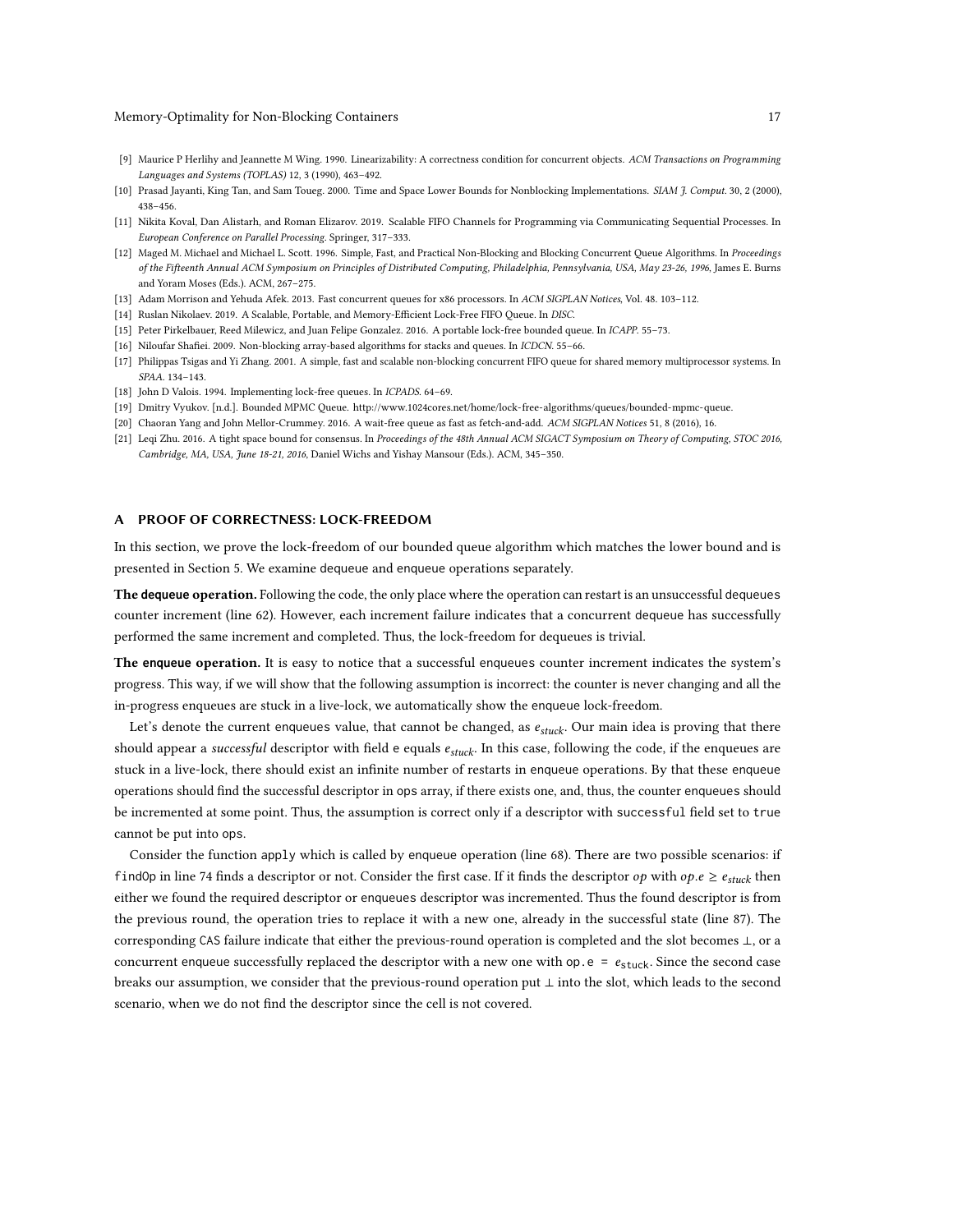In the second ccase, findOp in apply function (line [74\)](#page-13-24) did not find a descriptor and tries to put its own. Let's assume now that each thread successfully finds and occupies an empty slot in a bounded number of steps in putOp function (lines [29–](#page-13-40)[32\)](#page-13-41). Thus, some descriptor with  $op.e = e_{style}$  should be successfully set into activeOp (see function startPutOp), and the following tryPut invocation sets the status to the successful one since there is no other successful descriptor that covers the cell according to the main assumption. This means, that the only way not to break this assumption is that is to never occupy a slot in putOp. However, since the ops size equals to the number of processes, the only way not to cover a slot during an array traversal, is that there exist an infinite amount of EnqOp descriptors which are put into ops. Obviously, e field on all of them is equal to  $e_{stuck}$  and at least one of them passes to activeOp and become successful by using the same argument as earlier.

As a result, we show that there should occur a successful descriptor with op.  $e = e_{\text{stuck}}$  in ops array in any possible scenario, which breaks the assumption and, thus, provides the lock-freedom guarantee for enqueue.

# <span id="page-17-0"></span>B PROOF OF CORRECTNESS: LINEARIZABILITY

This section is devoted for the linearizability proof of our algorithm that matches the lower bound (see Section [5\)](#page-11-0). At first, we suppose that all operations during execution are successful so the checks for emptiness and fullness never satisfy. This way, we are provided with an arbitrary finite history  $H$ , and we need to construct a linearization  $S$  of  $H$  by assigning a linearization point to each completed operation  $\delta$  in H. We prove several lemmas before providing these linearization points.

LEMMA 1. At any time during the whole execution it is guaranteed that dequeues  $\leq$  enqueues  $\leq$  dequeues + C.

Proof. We prove this by contradiction. Let dequeues exceed enqueues. Since the counters are always increased by one, we choose the first moment when dequeues becomes equal enqueues + 1 which, obviously, happens at the corresponding CAS invocation  $\delta_1$  in dequeue (line [62\)](#page-13-8). Consider the situation right before this CAS  $\delta_1$ : enqueues and dequeues were equal. Consider the previous successful CAS  $\delta_0$  that incremented enqueues or dequeues counter. Obviously, it was a CAS on dequeues since otherwise we chose not the first moment in the beginning of the proof. Thus, between  $\delta_0$  and  $\delta_1$  enqueues and dequeues did not change, and the emptiness check at line [61](#page-13-5) should succeed during the dequeue invocation that has performed  $\delta_1$ , so the CAS  $\delta_1$  cannot be executed.

The situation when enqueues exceed dequeues  $+$  C can be shown to be unreachable in a similar manner.  $\Box$ 

Further, we say that a descriptor EnqOp is successful if at some moment its successful field was set to true and it was in ops array.

<span id="page-17-1"></span>LEMMA 2. During the execution, for each value  $pos \in [0,$  enqueues] there existed exactly one successful EnqOp object with the field  $e$  set to the specified pos.

PROOF. At first, we show that there exists at least one Enq0p descriptor. The enqueues counter can never increment if there does not exist the corresponding EnqOp object: CAS at line [69](#page-13-10) is successful only if we put new object or the object exists, the same goes for line [55.](#page-13-38)

This object is unique, since we add objects EnqOp into array ops one by one using startPutOp function. In other words, the checks in Lines [14-](#page-13-33)[19](#page-13-35) are performed in the serialized manner. Thus, the object cannot become successful if it finds another object with the same value in field i in line [14.](#page-13-33) □

<span id="page-17-2"></span>We denote the last EnqOp created by an enqueue operation in line [68](#page-13-9) as the last descriptor of the operation.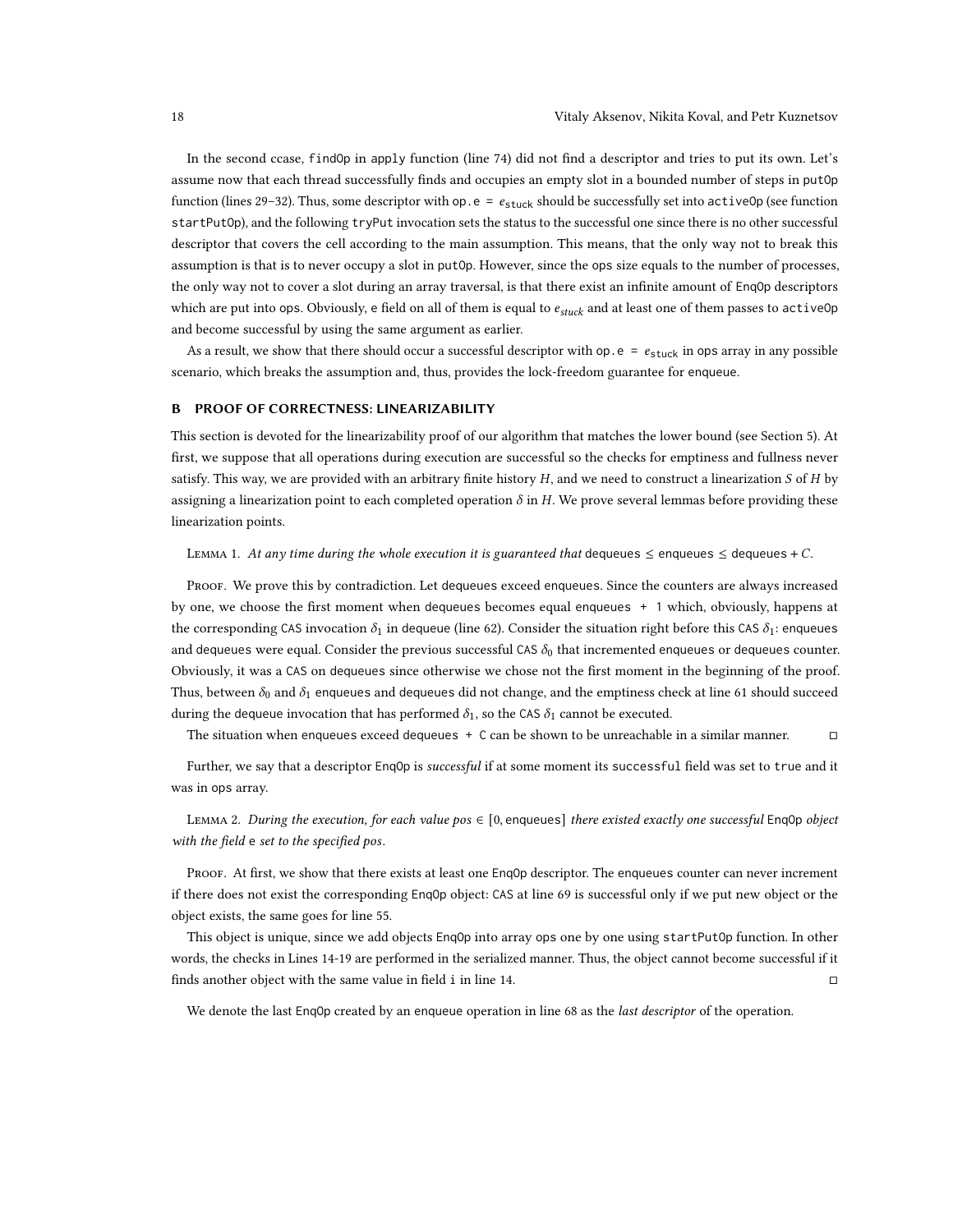LEMMA 3. The last descriptor of enqueue $(x)$  either becomes successful or the operation never finishes. Also, exactly one EnqOp descriptor created by the operation becomes successful.

PROOF. We note that if the descriptor does not become successful then the operation restarts at line [70.](#page-13-42) Note that the flag successful cannot be true at line [70](#page-13-42) if the object was not added to ops array. Thus, it should become successful.  $\Box$ 

Since by Lemma [2](#page-17-1) for each value pos there exists exactly one EnqOp descriptor with the specified pos and by Lemma [3](#page-17-2) enqueue operation creates only one successful description, we can make a bijection between enqueue operations and the positions pos: that are chosen as the value of the field e field in the last descriptor of the operation. (Note, that there is an obvious bijection between operations and descriptors.) Thus, we can say "the position of the enqueue" and "the enqueue of the position". Also, we say that EnqOp descriptor  $op$  covers a cell *id* if op. i = id, or e.c % C = id.

The linearization points are defined straightforwardly. For dequeue() the linearization point is at the successful CAS performed in line [62.](#page-13-8) The linearization point for  $\pi$  = enqueue(x) is the successful CAS performed on enqueues counter in line [55](#page-13-38) or line [69](#page-13-10) from  $E$  to  $E + 1$  where  $E$  is the position of  $\pi$ .

Let  $S_{\sigma}$  be the linearization of the prefix  $\sigma$  of the execution H. Also, we map the state of our concurrent queue after the prefix  $\sigma$  of H to the state of the sequential queue  $Q_{\sigma}$  provided by the algorithm in Listing [1.](#page-1-0) This map is defined as follows: the values of the counters enqueues and dequeues are taken as they are, and for each  $pos \in [dequeues, enqueues)$ the value in the position pos % C contains  $op.x$  of successful EngOp  $op$  with  $op.e = pos$  from ops array or, if such  $op$ does not exist, simply  $a[pos % C]$ .

### LEMMA 4. The sequential history  $S_H$  complies with the queue specification.

Proof. We use induction on  $\sigma$  to show that for every prefix  $\sigma$  of H,  $S_{\sigma}$  is a queue history and the state of the sequential queue  $L_{\sigma}$  from Listing [1](#page-1-0) after executing  $S_{\sigma}$  is equal to  $Q_{\sigma}$ . The claim is clearly true for  $\sigma = \epsilon$ . For the inductive step we have  $\sigma = \sigma_1 \circ \delta$  and  $L_{\sigma_1}$  after  $S_{\sigma_1}$  coincides with  $Q_{\sigma_1}$ .

Suppose,  $\delta$  is the successful CAS in line [62](#page-13-8) of operation  $\pi$  = dequeue(). Consider the last two reads d := dequeues,  $\delta_1$ , and e : = enqueues,  $\delta_2$ , in Lines [58](#page-13-1) and 58 in  $\pi$ . Suppose that  $\delta_1$  reads D as d and  $\delta_2$  reads E as e. Let  $\sigma_2$  be the prefix of *H* that ends on  $\delta_2$ . Since we forbid  $\pi$  to satisfy the emptyness property we could totally say that the linearization point of the enqueue of position D already passed since  $E > D$ , otherwise,  $\pi$  should have been restarted in line [60.](#page-13-2) Thus, by induction  $Q_{\sigma_2}$  and  $L_{\sigma_2}$  both contains same  $v$  at position d % C. The same holds for  $Q_{\sigma_1}$  and  $L_{\sigma_1}$ . Thus, between  $\delta_2$  and  $\delta$  queue O always contains v in d % C such as queue L. By the definition of O this means during that interval there is always exist either successful Enq0p op with op. $e = D$  and op. $x = v$  or v is stored in a[D % C], thus readElem(d % C) in line [59](#page-13-7) would correctly read  $v$ . This means, that the result of dequeue() in both, the concurrent and the sequential, queues coincides.

Suppose,  $\delta$  is the successful CAS in line [69](#page-13-10) of operation  $\pi$  = enqueue(v). Suppose that during e := enqueues in line [65,](#page-13-3)  $\delta_1$ , we read E. We want to prove that three things: 1) there already existed successful EnqOp op with op.e = E; 2) there is no EnqOp  $op$  with  $op \text{e} \le E$  and  $op \text{e} i = E$  % C in ops array; and 3) none of EnqOp descriptor  $op_2$  with  $op_2.e > E$  and  $op_2.i = E$  % C exist before  $\delta$ . It will be enough since by our mapping the cell E % C will contain the same value in both queues  $Q_{\sigma}$  and  $L_{\sigma}$ , because if there is no successful descriptor  $\sigma p$  in ops with op.e = E then it already dumps its value to array a in line [54](#page-13-43) and nobody could have overwritten in.

Note, that the second and the third part can be proved very simply. As for the second part, if we find an outdated descriptor with the same i we replace it to the new one in line [87.](#page-13-39) As for the third part, since enqueues does not exceed E before  $\delta$ , then no process can even create EnqOp descriptor  $op$  with op.e > E.